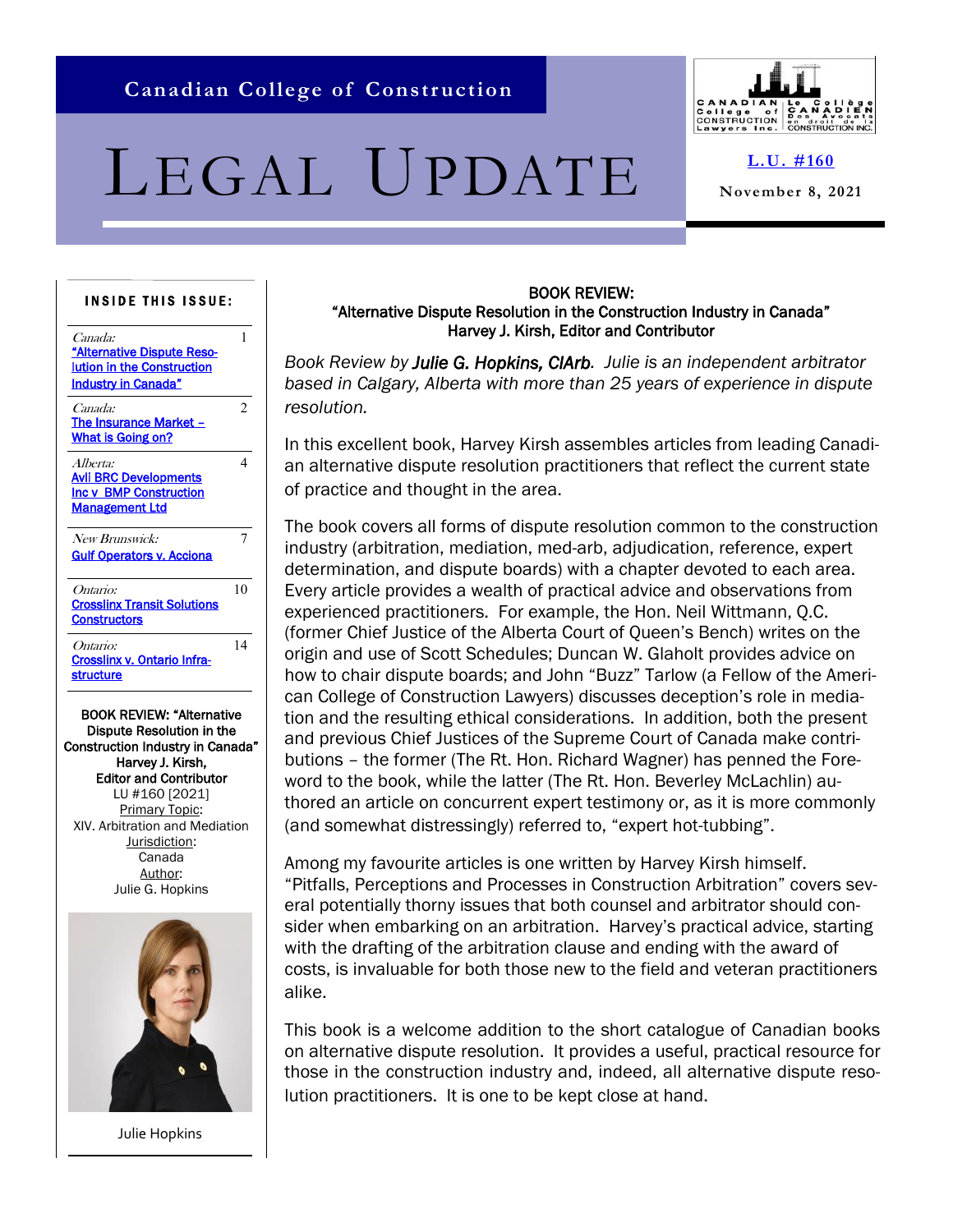<span id="page-1-0"></span>LU #160 [2021]

Primary Topic: XIII. Insurance Jurisdiction: Canada Authors: Ken Crofoot, Goodmans LLP

# **CANADA**



Ken Crofoot

# The Insurance Market – What is Going on?

If you have any involvement in placing commercial insurance, you will have noticed that insurance is becoming harder to obtain and premiums are rising. This affects our clients construction projects, the insurance of directors and officers of client entities and architects/engineers/lawyers professional liability coverage, among other types of insurance. So what has happened in the insurance markets?

Until 2018, insurance markets had been a buyer's dream. From peak premiums in the early 2000's, rates had been steadily declining and by 2018 professional liability coverage, for instance, could be obtained for a third of what premiums had once been. Insurers had excess capacity and the market was highly competitive. Generally insurance was obtainable below the actuarial expected loss cost, meaning that insurance was being sold significantly below the cost of the eventual claims that would be made against it. While this was great for insurance consumers, it was a situation that the market could not maintain and eventually change was inevitable.

Changes began to appear in Lloyds of London in 2017 and 2018. Lloyds syndicates are significant insurers and reinsurers behind many commercial policies. Lloyds suffered losses in two consecutive years partly as a result of major hurricanes in the US and Caribbean, typhoons in Japan and wildfires in the US coupled with the inability to cover costs in the soft market. In addition certain insurance markets experienced claims that were larger than had been typically previously. This trend impacted the professional liability market and the construction and property insurance markets. As a result Lloyds imposed significant restrictions on its syndicates requiring them to justify each line of business and its pricing. Generally, unless a business could be shown to be profitable, syndicates were to be restricted from those insurance placements. These new requirements were an attempt to reset the market. Other insurers and reinsurers were subject to the same cost and pricing issues and were not reluctant to follow suit.

As a result, there has been a steady increase in premiums across the board. Some industry sectors are more impacted than others depending on their existing risk profiles. Since the capacity has become more limited, insurers are prone to use their capacity in less risky markets with the result that high risk insurance has been difficult to obtain and has been offered with substantially increased premiums. For example, director and officer coverages typically have seen reduced insurance limits, higher deductibles and significant increased premiums. In the professional liability area, insurers have been increasing premiums for the last couple of years with a view to eventually offering insurance at pricing which generates a profit, rather than a loss. Some insurers have dropped out of this market entirely due to the risk of large claims. Lawyers, architects and engineers can all expect that these annual rate increases will continue for some time yet and placement may become an issue for some if insurance capacity is reduced too much.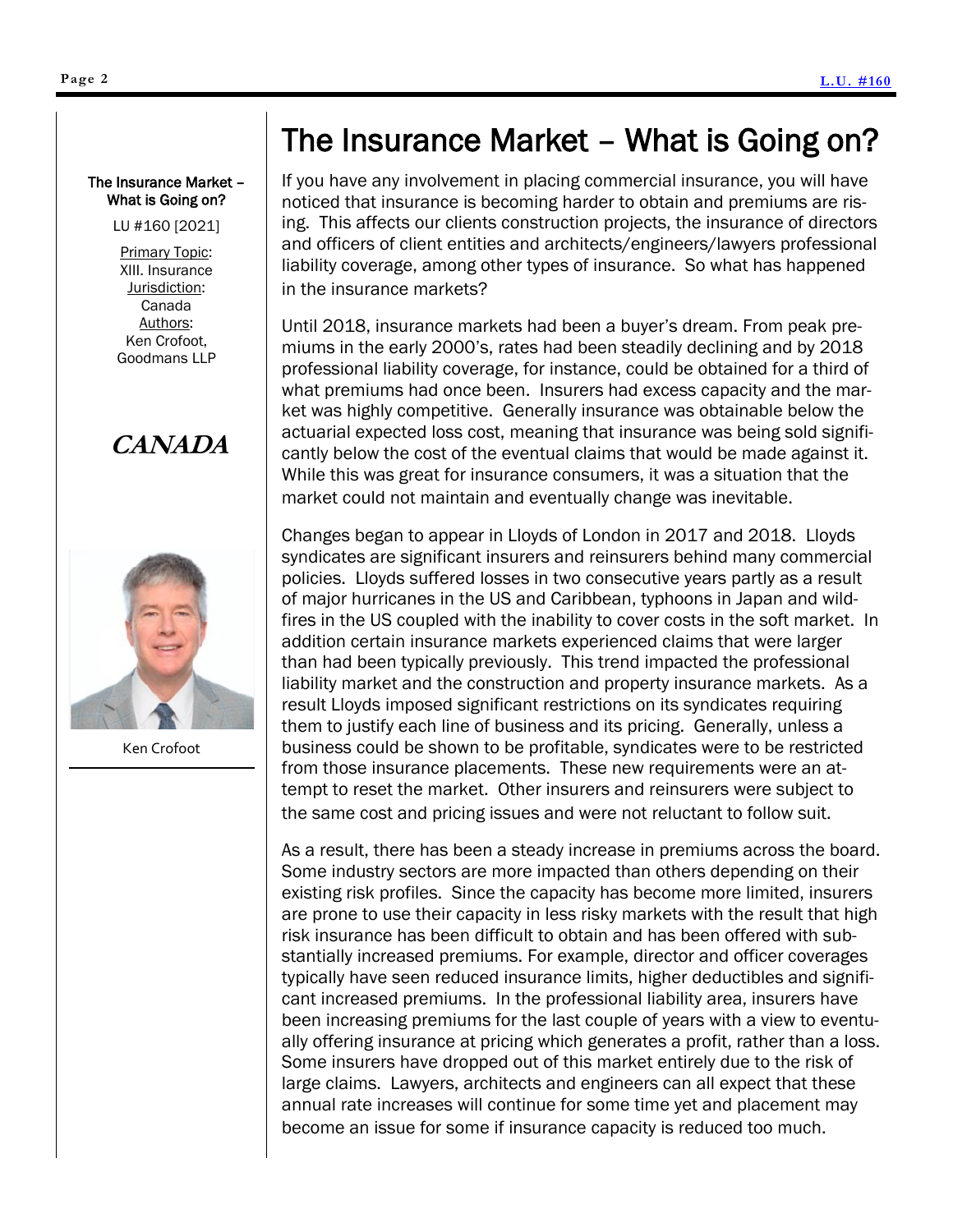#### The Insurance Market – What is Going on?

LU #160 [2021]

Primary Topic: XIII. Insurance Jurisdiction: Canada Authors: Ken Crofoot, Goodmans LLP

# **CANADA**

# The Insurance Market – What is Going on?

In addition to the general market forces, cyber insurance has its own issues. It is a relatively new product which is now starting to react to its claims history. The early pricing of cyber insurance has proven to be significantly under the cost of claims, which have been ballooning as hacking has become a lucrative, illegal and mostly foreign generated business activity. As a result, cyber insurance is rapidly increasing in cost and its availability will become more and more limited and constrained. Those seeking cyber insurance can expect ever more detailed forms to fill out disclosing the details of their technology so that potential insurers can assess risk and price accordingly. In short order expect the cost of cyber coverage to double or triple.

Where do these insurance market developments leave those in the construction industry? Clearly, the cost of insurance has already increased and will continue to do so. However, the reach of the harder insurance market will extend beyond higher premiums. It should be expected that some risks will be hard to place altogether. Higher deductibles (self insured retentions) can be expected along with lower coverages on certain specific risks For example cyber policies provide much smaller or no limit for social engineering claims. We may see wording restrictions intended to prevent certain catastrophic claims associated with climate change as a condition of policy placement (e.g. wildfire exclusions). Entities with bad claims experience will undoubtedly experience the effect of the hard market exponentially worse with very high retentions and premiums.

Insurance will become a more significant cost in every construction project. Often the owner just imposes insurance requirements on a general contractor. In addition, there is usually much insurance coverage duplication amongst the parties on a project. Cost management dictates that there is logic in the parties doing a full analysis of the project's essential insurance requirements, where the risks should be both borne and which party is best to insure for them. Additionally, policies may be changing and require review and questioning – a policy received from a broker should not just be stuck in a file on the presumption that it is the same as the last time insurance was contracted.

We can expect that the insurance market will continue to harden for some time and feasibility planning, tendering, budgeting and project structuring should all take this into consideration.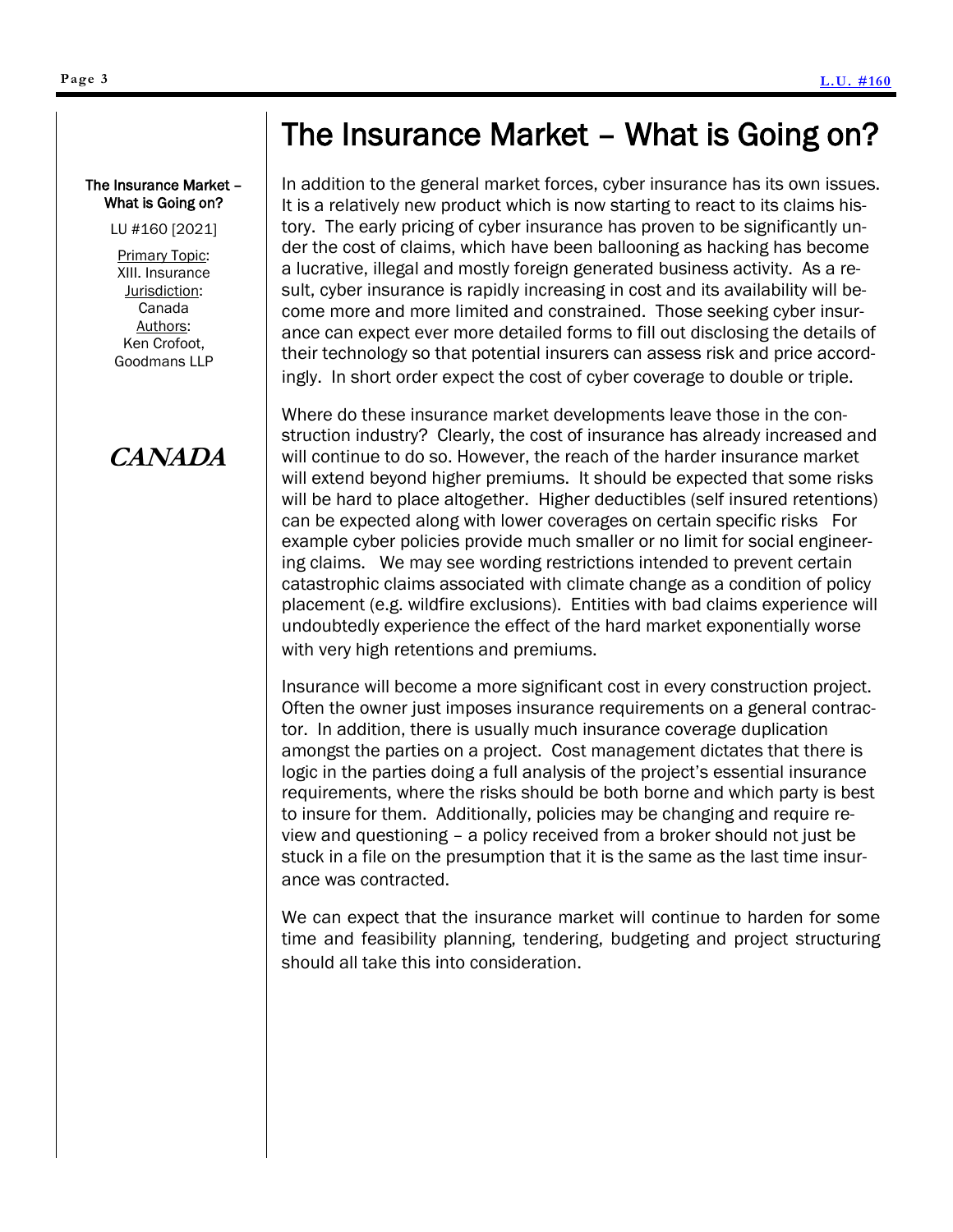### **Case Summary:**

### *Avli BRC Developments Inc v BMP Construction Management Ltd*

<span id="page-3-0"></span>Avli BRC Developments Inc

v BMP Construction Management Ltd [2021 ABQB 412](https://www.canlii.org/en/ab/abqb/doc/2021/2021abqb412/2021abqb412.html?resultIndex=1)

LU #160 [2021]

**Primary Topic:** IX. Construction and Builders' Liens Jurisdiction: Alberta Authors: Phil Scheibel and Elisa Stewart, Rose LLP

CanLii Reference: [2021 abqb 412](https://www.canlii.org/en/ab/abqb/doc/2021/2021abqb412/2021abqb412.html?resultIndex=1)

# **ALBERTA**



Phillip Scheibel



Elisa Stewart

Master Robertson's recent decision in *Avli BRC Developments Inc v BMP Construction Management Ltd,* 2021 ABQB 412 ("*Avli BRC*") clarifies in what circumstances lienholders can properly register builders' liens against either the condominium sheet or individual units in condominium projects.

In 2019, two residential condominium projects were constructed in Edmonton and Calgary for two related owners. The issues addressed in this discussion relate to liens registered against the Calgary project, which was owned by Avli BRC Developments Inc. ("Avli"). A condominium plan was registered for the Calgary project on October 20, 2019, after which time work continued on the project for nearly another month. Eventually, a dispute arose between Avli and its general contractor, BMP Construction Management Ltd. ("BMP"), leading BMP and its subcontractors to file liens for amounts owing for their work on the project.

BMP and Avli agreed that an interim payment could be made from the major lien fund, which was large enough to pay all subcontractor claims. Nonetheless, Avli disputed the validity of several liens registered against the Calgary project. Avli raised two issues in particular. First, it argued that liens registered against only the condominium sheet were invalid because the condominium corporation did not request the work. Second, it argued that liens registered against a single condominium unit could only secure the amount of the subcontractor's work that was actually done on that particular unit, being a fraction of the total amount of work performed by the subcontractor. As set out below, Master Robertson disagreed with Avli on both points and upheld each of the subcontractor liens in full.

### (a) When can a condominium sheet be liened?

Pursuant to section 78 of the *Condominium Property Act,* RSA 2000, c C-22 (the "*CPA*"), when work is done or material is supplied at the request of a condominium corporation, any lien registered against the common property by way of registration against the condominium sheet is deemed to also be registered against each individual unit. Section 25 of the *CPA* establishes that the condominium corporation described in section 78 is automatically created upon registration of a condominium plan. Pursuant to sections 10.1 and 29 of the *CPA*, a developer is required to appoint an interim board of directors within 30 days after registration of a condominium plan, with a permanent board to follow. The board manages the common property of a condominium unit on behalf of the condominium corporation.

According to Avli, all of the work on the Calgary project was requested by Avli in its capacity as developer before the condominium plan was registered. Therefore, section 78 was inapplicable and lienholders would have to register against each individual unit to secure their claim. Master Robertson disagreed.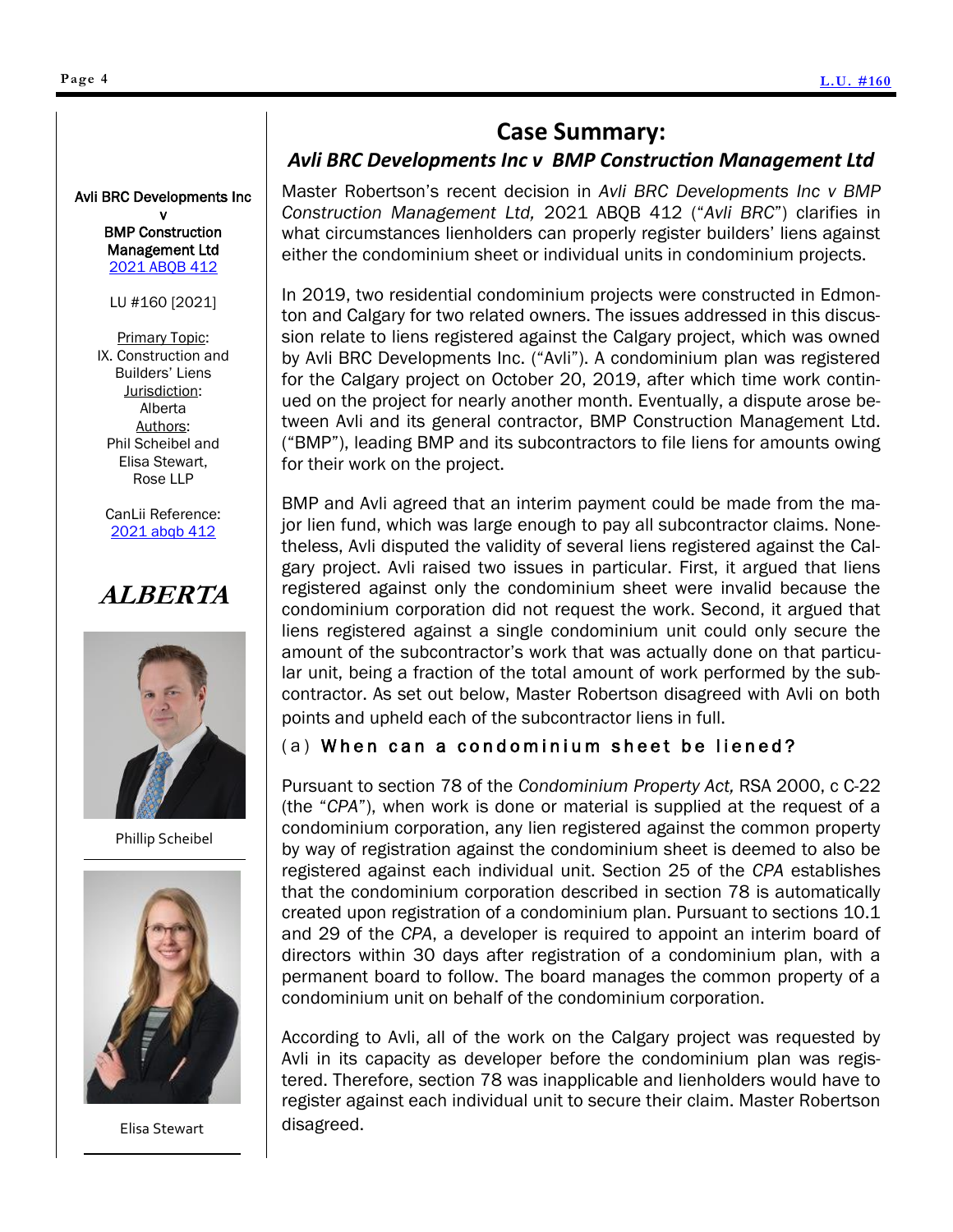### **Case Summary:**

#### *Avli BRC Developments Inc v BMP Construction Management Ltd*

In determining who requested the work, Master Robertson first considered who had control of the condominium corporation after the plan was registered. There was no evidence to suggest that Avli ever set up an interim board as required under the *CPA.* Yet work continued on the Calgary project after the condominium plan was registered, including work on the common property such as the roof, walls, and hallways. If Avli were not acting as the interim board, then BMP and the subcontractors' presence at the site and their work on the common property would amount to trespassing. Master Robertson found it only logical to conclude that the interim board of the condominium corporation was effectively controlled by Avli, who permitted work to continue on the project after the condominium plan was registered.

Master Robertson next considered whether all the work completed on the project prior to the condominium plan registration was also requested by condominium corporation, notwithstanding that Avli and BMP entered into the contract for that work before the condominium corporation came into existence. Specifically, he considered whether the condominium corporation had adopted the pre-incorporation contract as a post-incorporation contract capable of binding the condominium corporation.

Section 25(5) of the *CPA* provides that the *Business Corporations Act,* RSA 2000, c B-9, does not apply to condominium corporations, such that any pre- or post- incorporation contracts in respect of a condominium corporation must arise in accordance with the common law. Master Robertson relied in particular on a recent decision of the Supreme Court of Canada, *Owners, Strata Plan LMS 3905 v Crystal Square Parking Corp,* 2020 SCC 29, which confirmed that a condominium corporation can enter into a postincorporation contract on the same terms as a pre-incorporation contract entered into by a developer and another party. Determining whether this has occurred requires consideration of the conduct of the parties and the surrounding circumstances, including the parties' reasonable expectations.

Master Robertson found that the pre-incorporation contract between Avli and BMP was adopted by the condominium corporation following registration of the condominium plan. He noted that the condominium corporation was fully within the control of Avli and that the parties must have expected Avli to cause a condominium plan to be registered so that the resulting owners and condominium corporation would enjoy the benefits of the work and materials supplied by BMP and its subcontractors. Accordingly, the condominium corporation must have requested the work done after registration of the plan and also ratified the request for work previously done by adopting the pre-incorporation contract as a post-incorporation contract. All liens registered against the condominium sheet were therefore valid in full.

Avli BRC Developments Inc v BMP Construction

> Management Ltd [2021 ABQB 412](https://www.canlii.org/en/ab/abqb/doc/2021/2021abqb412/2021abqb412.html?resultIndex=1)

LU #160 [2021]

Primary Topic: IX. Construction and Builders' Liens Jurisdiction: Alberta Authors: Phil Scheibel and Elisa Stewart, Rose LLP

CanLii Reference: [2021 abqb 412](https://www.canlii.org/en/ab/abqb/doc/2021/2021abqb412/2021abqb412.html?resultIndex=1)

# **ALBERTA**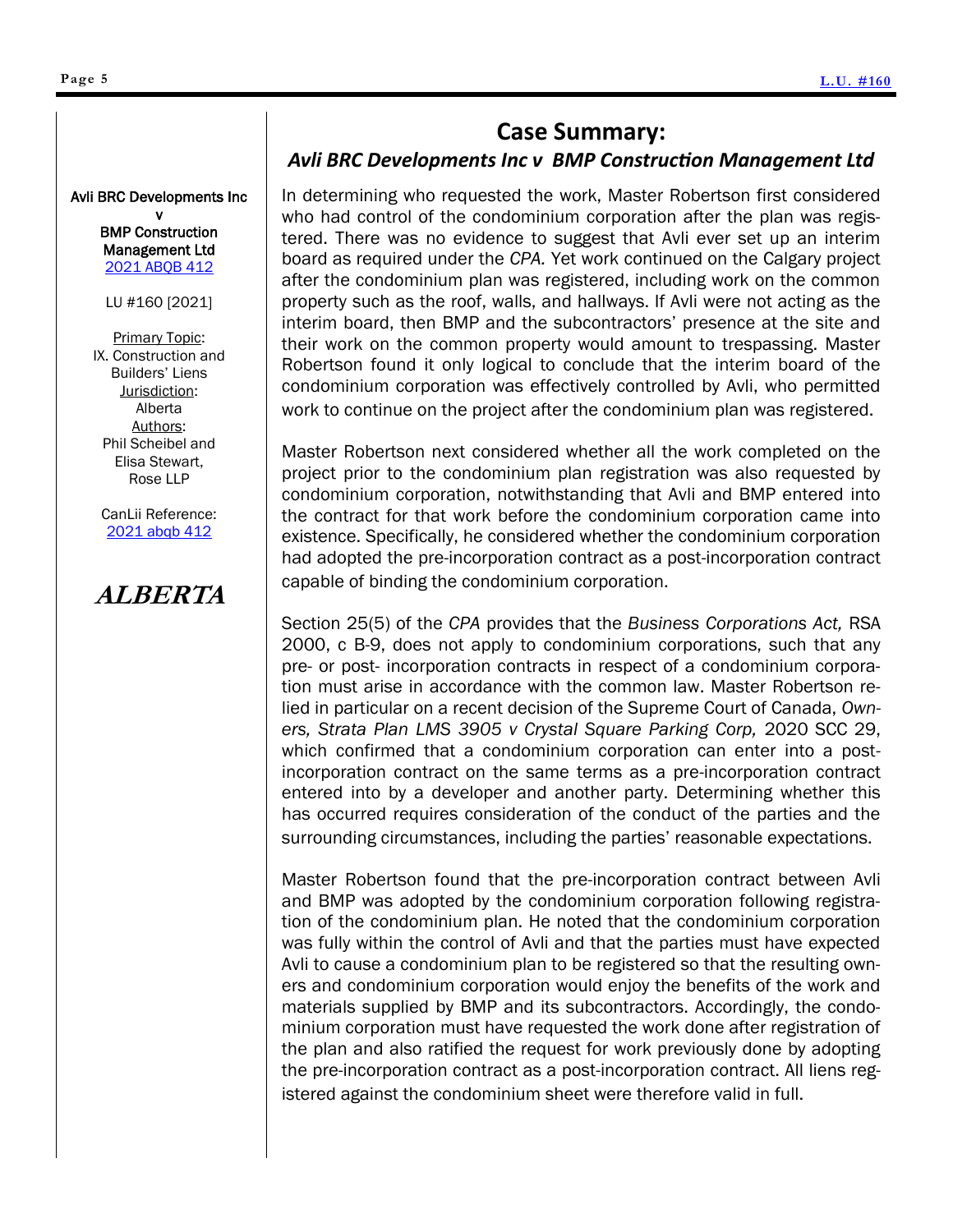### **Case Summary:**

### (b) It is necessary to register against each individual unit in a condominium? *Avli BRC Developments Inc v BMP Construction Management Ltd*

Avli also argued that liens registered against only one condominium unit could not secure more than the amount of work completed on that unit in particular. Again, Master Robertson disagreed.

Master Robertson relied on the common purpose doctrine, which most often applies in respect of large projects such as oil and gas projects. This doctrine provides that, absent evidence of prejudice, a lien may be registered against land where not all work was performed as long as there is a common purpose between the land on which the lien was registered and the overall project, including geographical proximity. Master Robertson also pointed to similar case law declaring a lien valid notwithstanding that the lien was registered on title for just one of two lots comprising the lands that benefitted from the work.

In this case, there was no prejudice arising from registration against only a single unit. Avli did not behave differently as a result of the registration and there were no subsequent registrations on other titles that would be affected by allowing the lien to stand as against the entire project. If the project were sold to pay the lien claims, with each unit being sold separately, then it may be that only a reasonable share of the proceeds attributable to the liened unit could be available to the lienholder. However, in this case, security was paid into court to stand in the place of the land, such that there would be no sale. Accordingly, the liens registered against only a single unit were valid for the full amount of the lienholders' claim.

The decision in *Avli BRC* is a useful reminder for lawyers registering liens against condominium projects. While it is likely reasonable to lien only against the condominium sheet to secure a claim, parties should be cognizant of the date of registration of the condominium plan and whether there may be an issue as to whether the work was requested by the condominium corporation. Further, while liening against only some of the condominium units may be sufficient to secure a claim if security is paid into court, there is a risk that a lienholder's recovery will be limited if not all units are liened and the land is eventually sold to recover the lienholder claims. Further commentary on these issues may be forthcoming, as this decision has been appealed by the owner.

#### Avli BRC Developments Inc

v BMP Construction Management Ltd [2021 ABQB 412](https://www.canlii.org/en/ab/abqb/doc/2021/2021abqb412/2021abqb412.html?resultIndex=1)

LU #160 [2021]

Primary Topic: IX. Construction and Builders' Liens Jurisdiction: Alberta Authors: Phil Scheibel and Elisa Stewart, Rose LLP

CanLii Reference: [2021 abqb 412](https://www.canlii.org/en/ab/abqb/doc/2021/2021abqb412/2021abqb412.html?resultIndex=1)

# **ALBERTA**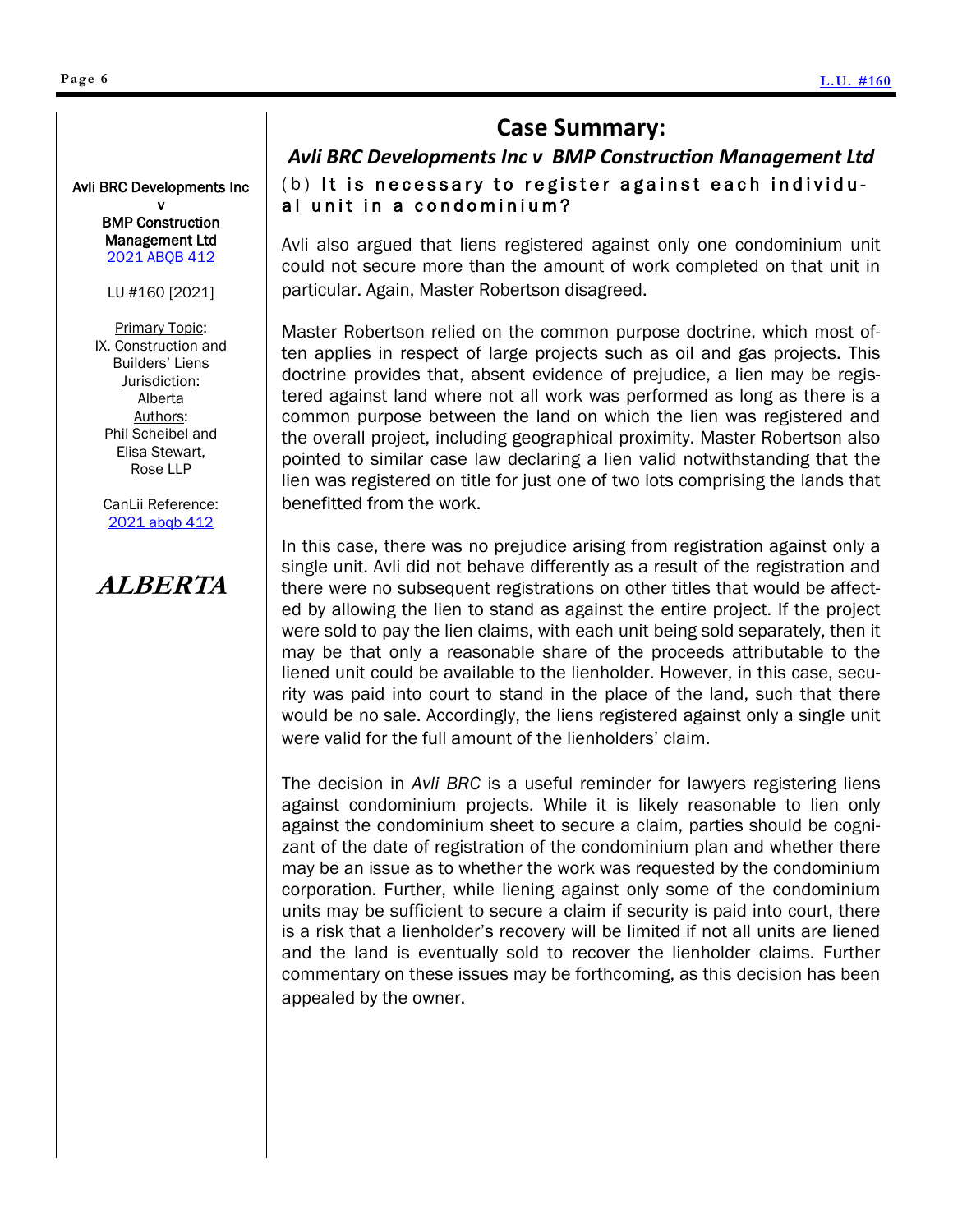#### <span id="page-6-0"></span>**Page 7**

### Go with the Flow – NBCA Rules in Gulf Operators v. Acciona et al that Once Security is Posted, Holdback Funds Can be Released







John Kulik, Q.C.

Matthew Hayes Melanie Gillis Haley MacIsaac

In *Gulf Operators Ltd. v. Acciona Agua Canada Inc. et. al*., 2021 NBCA 26 ("Gulf "), the New Brunswick Court of Appeal had to deal with the effect of posting security to vacate a lien on the obligation to retain holdback funds.

#### Background Facts

The City of Saint John (the "City") entered into an agreement with Port City Water Partners ("PCWP") as a general contractor to design, build and finance improvements to the City's existing water treatment plant and reservoirs. PCWP subcontracted Acciona Agua Canada Inc. and Acciona Infrastructure Canada Inc. ("Acciona") for the design, building, and commissioning of certain portions of the project. Acciona then sub-subcontracted Gulf to provide certain services relating to the project.

Issues arose and Gulf filed a Claim of Lien claiming \$19,442,193.71. In order to remove the lien, Acciona obtained and provided a letter of credit (the "LOC") in the amount \$20,000,000 as security. The LOC stated it was established as security "in lieu of an in place of the properties" described in Gulf's Lien. Acciona and Gulf consented to an Order vacating the Claim of Lien.

In New Brunswick, section 16 of the Mechanic's Lien Act (the "Act") requires an owner who receives a notice of lien create a separate holdback in the amount of the lien.

The City wrote a letter to PCWP indicating, while the LOC takes the place of the land, nothing in the *Act* specifies the security takes the place of the "notice holdback" which "remained charged" and refused to release the holdback funds. Gulf agreed with this position. Since Acciona was unable to access the holdback funds it needed to complete the project, it filed a motion seeking relief.

*Gulf Operators v. Acciona et al*  [2021 NBCA 26](https://www.canlii.org/en/nb/nbca/doc/2021/2021nbca26/2021nbca26.html?resultIndex=1)

LU #160 [2021]

Primary Topic:

IX. Construction and Builders' Liens Jurisdiction: Canada Authors: John Kulik, QC, Matt Hayes, Melanie Gillis, & Haley MacIsaac, McInnes Cooper

> CanLii Reference: [2021 NBCA 26](https://www.canlii.org/en/nb/nbca/doc/2021/2021nbca26/2021nbca26.html?resultIndex=1)

**NEW BRUNSWICK**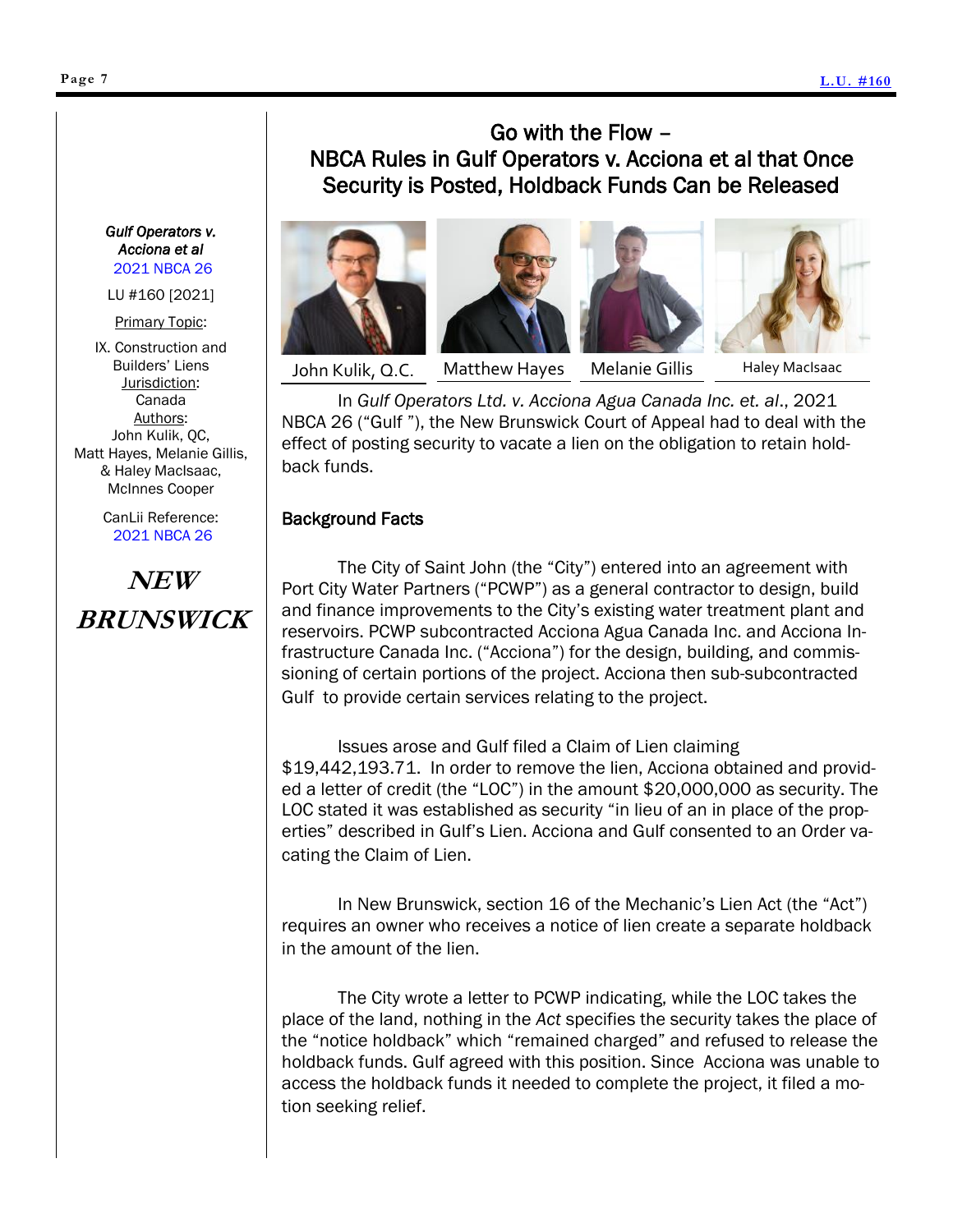### Go with the Flow – NBCA Rules in Gulf Operators v. Acciona et al that Once Security is Posted, Holdback Funds Can be Released

#### Issue

Is the owner released from the section 16 holdback when security is posted and the lien removed?

#### Decision

The Motions Judge concluded posting of security discharges the owner of the section 16 notice holdback obligations under the *Act*. He held that the *Act* "is not designed or intended to bring construction projects to a standstill but rather to permit the flow of funds down the construction pyramid while providing protection to lien claimants." Gulf appealed.

The Court of Appeal held that the *Act* was a marked departure from the common law, which did not allow a party who had no contractual relationship with the owner to lien the owner's land to secure payment for work. The Court cited its earlier decision in *Emco Ltd. v. Sobeys Inc. et al (1997), 194 N.B.R. (2nd) 1* in which the Court held that giving notice of a lien "stay [s] the hand of the paymaster."<sup>1</sup> Thus, an owner's hands are tied once a notice of lien is filled, and all parties down the constructions pyramid suffer unless the paymaster's hand can be freed.

The Court held that s. 51 of the *Act* can free the hand of the owner to release the holdback fund if the security posted under s. 51. In particular, the Court held that:

The security then takes the place of the land and the registration of the lien filed against that land is vacated. There can, therefore, be no continuing charge against the holdback fund.<sup>2</sup>

The Court ruled that once security is posted, a lien claimant must then recover from the s. 51 security and he can no longer recover from the s. 16 holdback fund. While the lien continues to exist, the security becomes the source of recovery and not the land. The purpose of the holdback fund has ceased to exist, and the owner is now free to use these funds to complete the project.<sup>3</sup>

#### **Significance**

While the primary purpose of the *Mechanics Lien Act* was to protect subcontractors from being unpaid, registration of a lien impacts many oth-

#### *Gulf Operators v. Acciona et al*  [2021 NBCA 26](https://www.canlii.org/en/nb/nbca/doc/2021/2021nbca26/2021nbca26.html?resultIndex=1)

LU #160 [2021]

Primary Topic:

IX. Construction and Builders' Liens Jurisdiction: Canada Authors: John Kulik, QC, Matt Hayes, Melanie Gillis, & Haley MacIsaac, McInnes Cooper

> CanLii Reference: [2021 NBCA 26](https://www.canlii.org/en/nb/nbca/doc/2021/2021nbca26/2021nbca26.html?resultIndex=1)

# **NEW BRUNSWICK**

*<sup>1</sup> Emco Ltd. v. Sobeys Inc. et al*, 1997 194 N.B.R. (2nd) 1.

*<sup>2</sup>Gulf, supra* note 2 at 31.

<sup>3</sup>Macklem and Bristow, *Construction Builders' and Mechanics' Liens in Canada,* 6th ed. (Toronto: Carswell, 1990) p. 7-14.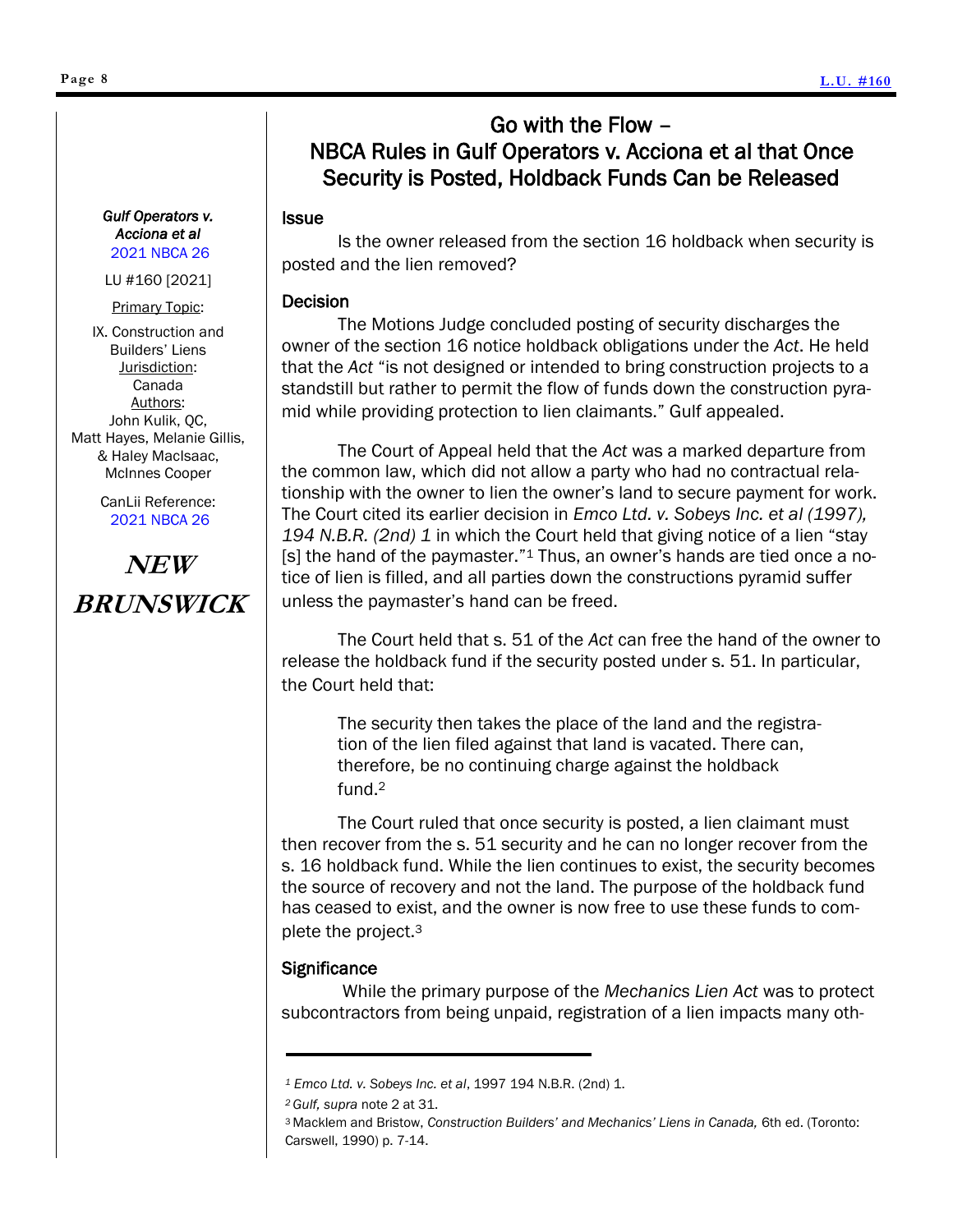### Go with the Flow – NBCA Rules in Gulf Operators v. Acciona et al that Once

ers in the construction chain by stopping the flow of payments. However, once security is posted, funds can flow including payment out of the holdback fund.

We also note that the *Mechanics Lien Act* will be replaced by the new [Con](http://laws.gnb.ca/en/ShowTdm/cs/2020-c.29/)[struction Remedies Act,](http://laws.gnb.ca/en/ShowTdm/cs/2020-c.29/) SNB 2020, c. 29 on a date to be proclaimed.

#### *Gulf Operators v. Acciona et al*  [2021 NBCA 26](https://www.canlii.org/en/nb/nbca/doc/2021/2021nbca26/2021nbca26.html?resultIndex=1)

LU #160 [2021]

Primary Topic: IX. Construction and Builders' Liens Jurisdiction: Canada Authors: John Kulik, QC, Matt Hayes, Melanie Gillis, & Haley MacIsaac,

> CanLii Reference: [2021 NBCA 26](https://www.canlii.org/en/nb/nbca/doc/2021/2021nbca26/2021nbca26.html?resultIndex=1)

McInnes Cooper

# **NEW BRUNSWICK**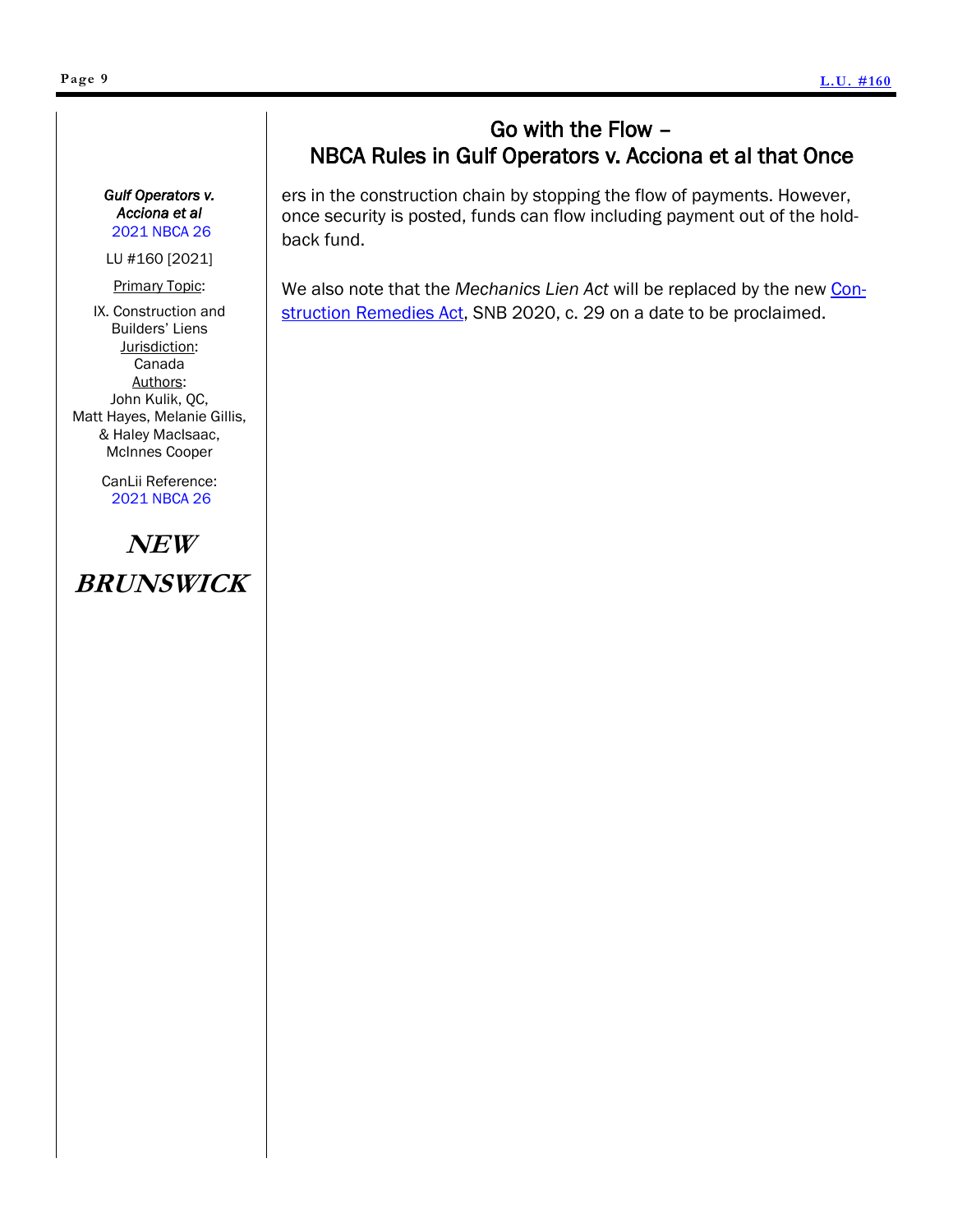#### <span id="page-9-0"></span>Crosslinx Transit Solutions **Constructors** v. Form & Build Supply (Toronto) Inc. [2021 ONSC 3396](https://www.canlii.org/en/on/onsc/doc/2021/2021onsc3396/2021onsc3396.html?resultIndex=2)

#### LU #160 [2021]

Primary Topic: IX. Construction and Builders' Liens Jurisdiction: Ontario Authors: Brendan Bowles and Megan Zanette Glaholt Bowles LLP CanLii Reference: [2021 ONSC 3396](https://www.canlii.org/en/on/onsc/doc/2021/2021onsc3396/2021onsc3396.html?resultIndex=2)

# **ONTARIO**



Brendan D. Bowles



Megan Zanette

#### Case Comment: *Crosslinx Transit Solutions Constructors v. Form & Build Supply (Toronto) Inc.*

This case involved the Eglington Crosstown LRT and focused on the effect and operation of the transition provisions in the *Construction Act.* Specifically of issue was the effect of ss.87.3(1) and (2) in the context where a prime contract for an improvement was entered into before July 1, 2018 but a relevant subcontract was entered into after July 1, 2018.

#### Facts

On July 21, 2015, Crosslinx Transit Solutions General Partnership entered into a prime contract with Crosslinx Transit Solutions Constructors ("Crosslinx") for the design and construction of the LRT system.

In 2019, Crosslinx entered into two subcontracts with 10760919 Canada Inc. (o/a Harbels) for the supply of formwork and concrete to Avenue and Leaside stations in the LRT system. Harbels in turn entered into two subsubcontracts with Form & Build Supply (Toronto) Inc. ("Form & Build").

On December 11, 2020, 56 days after Form & Build's only and last stated date of supply at both stations, Form & Build registered two claims for lien against title to the lands of the two stations. On January 14, 2021, both liens were vacated upon Crosslinx posting lien bond security into court.

Subsequently, Crosslinx sought orders declaring that the two liens Form & Build had preserved were already expired; and returning the two lien bond securities Crosslinx posted to vacate them. Form & Build opposed such, requesting a declaration that its liens were in fact preserved in time.

### The Applicable Legislation

S.87.3 of the *Construction Act,* RSO 1990, c C.30 contains the transition provisions which govern the continued applicability of the *Construction Lien Act*. Specifically, ss.87.3(1) and (2) read as follows:

87.3 (1) This Act and the regulations, as they read on June 29, 2018, continue to apply with respect to an improvement if,

(a) a contract for the improvement was entered into before July 1, 2018;

(b) a procurement process for the improvement was commenced before July 1, 2018 by the owner of the premises; or (c) in the case of a premises that is subject to a leasehold interest that was first entered into before July 1, 2018, a contract for the improvement was entered into or a procurement process for the improvement was commenced on or after July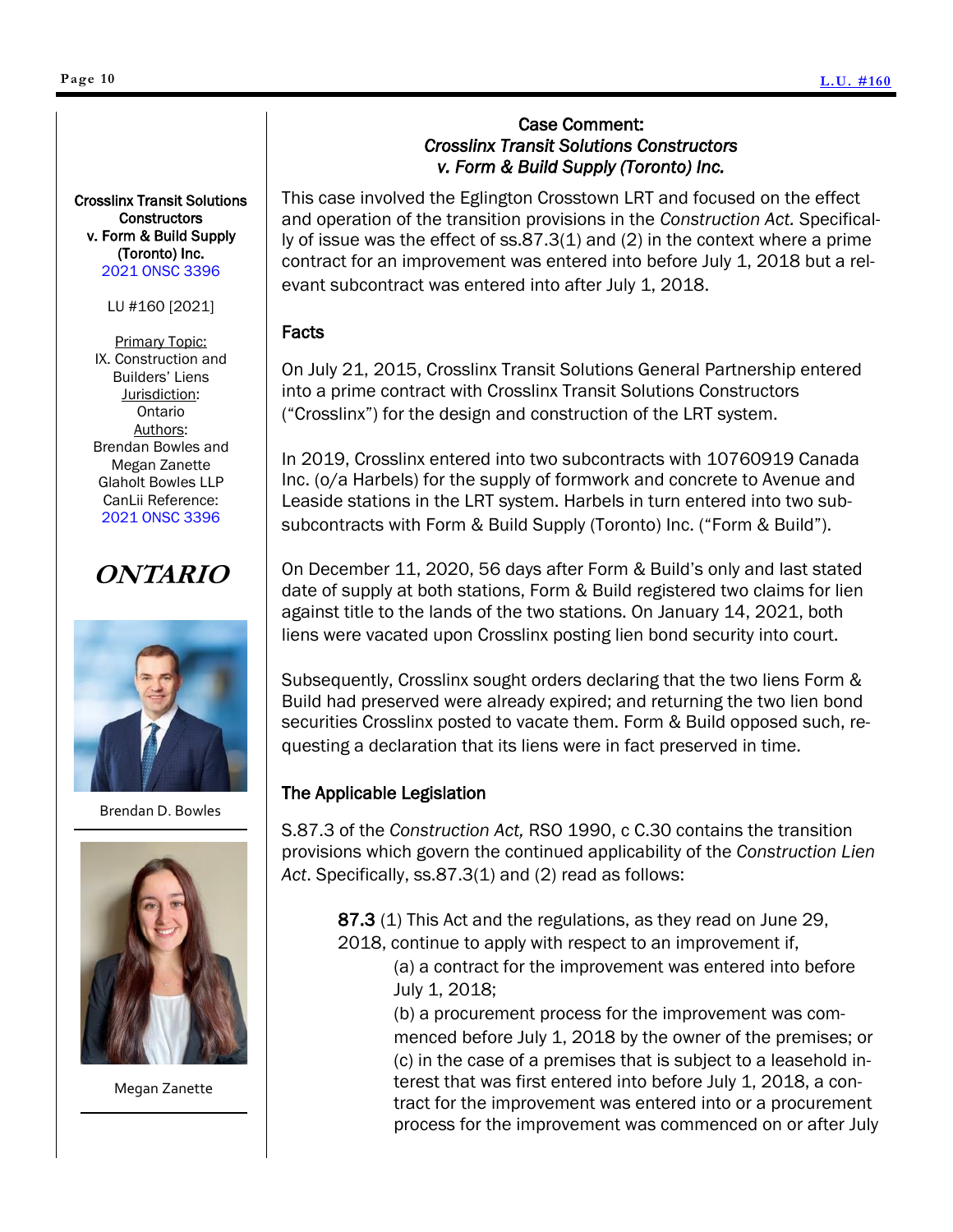#### Crosslinx Transit Solutions Constructors v. Form & Build Supply (Toronto) Inc. [2021 ONSC 3396](https://www.canlii.org/en/on/onsc/doc/2021/2021onsc3396/2021onsc3396.html?resultIndex=2)

LU #160 [2021]

Primary Topic: IX. Construction and Builders' Liens Jurisdiction: Ontario Authors: Brendan Bowles and Megan Zanette Glaholt Bowles LLP CanLii Reference: [2021 ONSC 3396](https://www.canlii.org/en/on/onsc/doc/2021/2021onsc3396/2021onsc3396.html?resultIndex=2)

### **ONTARIO**

#### Case Comment: *Crosslinx Transit Solutions Constructors v. Form & Build Supply (Toronto) Inc.*

1, 2018 and before the day subsection 19 (1) of Schedule 8 to the Restoring Trust, Transparency and Accountability Act, 2018 came into force.

#### Same

(2) For greater certainty, clauses (1) (a) and (c) apply regardless of when any subcontract under the contract was entered into.

#### Arguments of the Parties

Form & Build argued there was ambiguous wording in ss.87.3(2) and its intent was focused on preventing contractors who had entered into a contract before July 1, 2018 from benefitting from the *Construction Act*. Thus, s.87.3 should only apply to subcontracts entered into before July 1, 2018. As Form and Build's subcontracts with Harbels were entered into after July 1, 2018, Form and Build was entitled to the 60-day lien preservation period under the *Construction Act.*

Crosslinx disagreed, arguing there was no ambiguity in ss.87.3(1) and (2). Further, Crosslinx cited Court decisions that interpreted s.87.3 such that the *Construction Lien Act* continues to apply to an improvement (and liens and lien actions arising from it), where the construction contract was entered into before July 1, 2018. Thus, as the prime contract for this improvement was entered into on July 21, 2015, Form & Build was only entitled to the 45-day lien preservation period under the *Construction Lien Act*.

#### Master Robinson's Decision

The Master first reviewed the Court decisions cited by Crosslinx. The Master agreed with Form & Build that the cases were factually distinguishable (they did not involve a prime contract entered into before July 1, 2018 and a subcontract entered into after July 1, 2018, nor were the transition provisions of issue), but held that the general statements made regarding s.87.3 remained accurate in this situation.

The Master then addressed Form & Build's argument of ambiguous wording in ss.87.3(2). The Master found no genuine ambiguity when reading s.87.3(2) in its grammatical and ordinary sense, in the context of both s.87.3 and the *Construction Act* in their entirety. The Master held there is only one plausible meaning of ss.87.3(2) and it is clear: ss.87.3(1)(a) and (c) apply regardless of when a subcontract was entered into. Further, ss.87.3(2) does not clarify or vary the preamble to ss.87.3(1), which connects the applicable act and regulations to "an improvement", as opposed to a "contract" or "subcontract".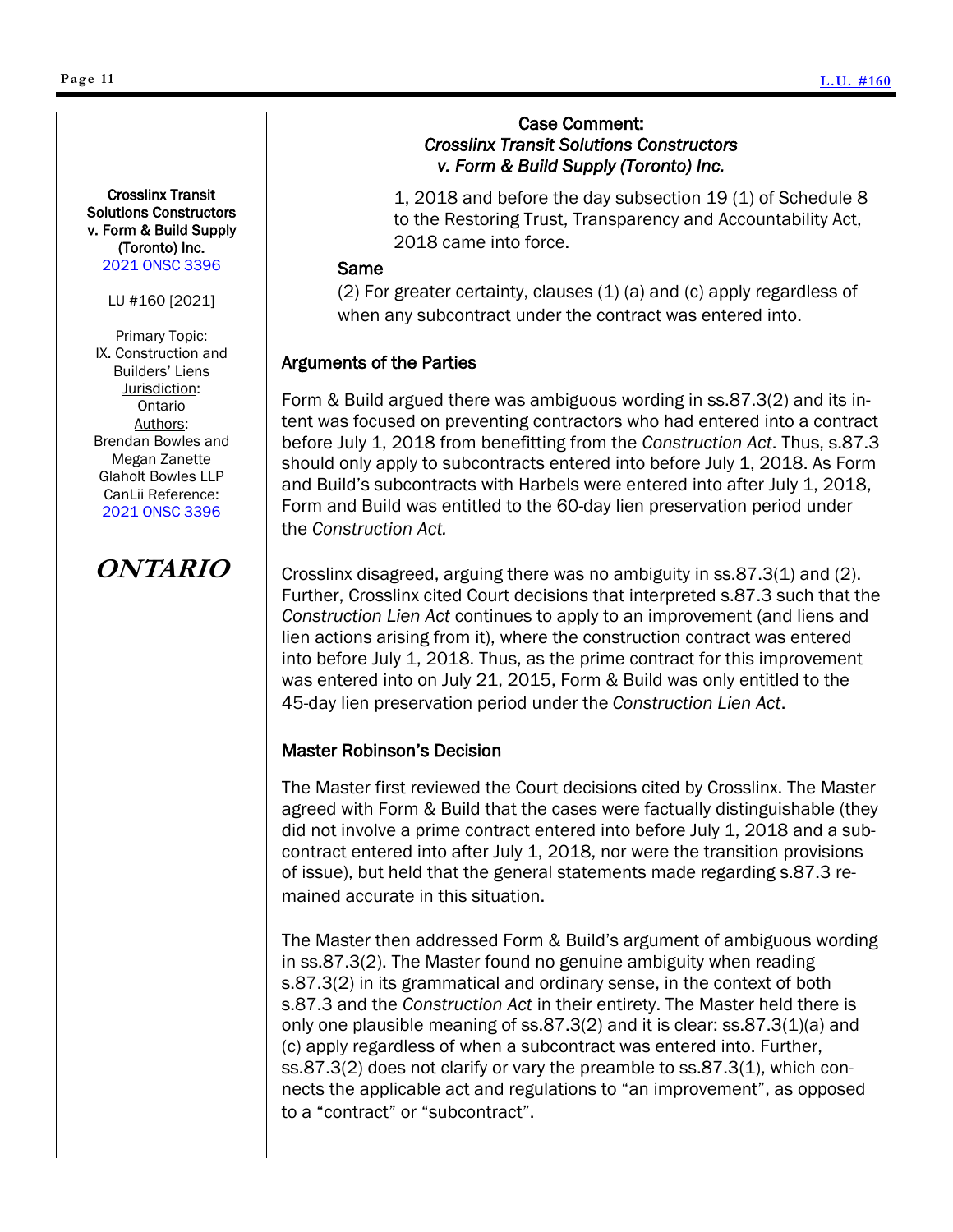#### Crosslinx Transit Solutions Constructors v. Form & Build Supply (Toronto) Inc. [2021 ONSC 3396](https://www.canlii.org/en/on/onsc/doc/2021/2021onsc3396/2021onsc3396.html?resultIndex=2)

LU #160 [2021]

Primary Topic: IX. Construction and Builders' Liens Jurisdiction: Ontario Authors: Brendan Bowles and Megan Zanette Glaholt Bowles LLP CanLii Reference: [2021 ONSC 3396](https://www.canlii.org/en/on/onsc/doc/2021/2021onsc3396/2021onsc3396.html?resultIndex=2)

### **ONTARIO**

#### Case Comment: *Crosslinx Transit Solutions Constructors v. Form & Build Supply (Toronto) Inc.*

The Master emphasized that  $ss.87.3(1)(b)$  must also be read harmoniously with the rest of s.87.3 and the *Construction Act*. Form & Build was unable to adequately explain how ss.87.3(1)(b) would operate if the Court accepted its argued interpretation (that the date a contract or subcontract was entered into governs which act and regulations applies), given the terms "contract" and "subcontract" are not used. Further, referencing "commencement of a procurement process prior to July 1, 2018" would then become superfluous when assessing which act applies – a statutory interpretation the court is to avoid.

Ultimately, Master Robinson stated:

"s.87.3 provides that a single legislative scheme applies to the entirety of "an improvement". All rights, obligations and remedies of all persons involved in that improvement are governed commonly and consistently by the same version of the act and regulations. That consistent application of the act and regulations is reasonably achieved by reference to the date of the procurement process for the improvement, where there is one, or a prime contract."

This interpretation allows ss.87.3(3) and (4) to also be read harmoniously. It also eliminates conflicts in legislative operation, and consequent uncertainty and administrative burdens to all parties, which would ensue if variant versions of the act and regulations applied to different contractors and subcontractors in the same improvement (given the differences between the *Construction Lien Act* and *Construction Act*).

The Master further emphasized that because subcontract work, by definition, is a portion of the work to be performed under a prime contract, it logically follows that the same legislative scheme governs both the prime contract and any subcontracts. An interpretation of s.87.3 that allows variant lien rights for different parties (i.e. contractors vs. subcontractors) in the same improvement would require clear legislative wording that is absent in the provision.

#### Application to the Facts

Per ss.87.3(1)(a), as the prime contract was entered into before July 1, 2018, the *Construction Lien Act* continued to apply to the involved improvement. Thus, Form & Build had 45 days from its last stated date of supply to preserve its liens. As the liens were preserved after 56 days, both liens had expired when Form & Build registered its claims. Accordingly, Crosslinx was entitled to both of its sought orders.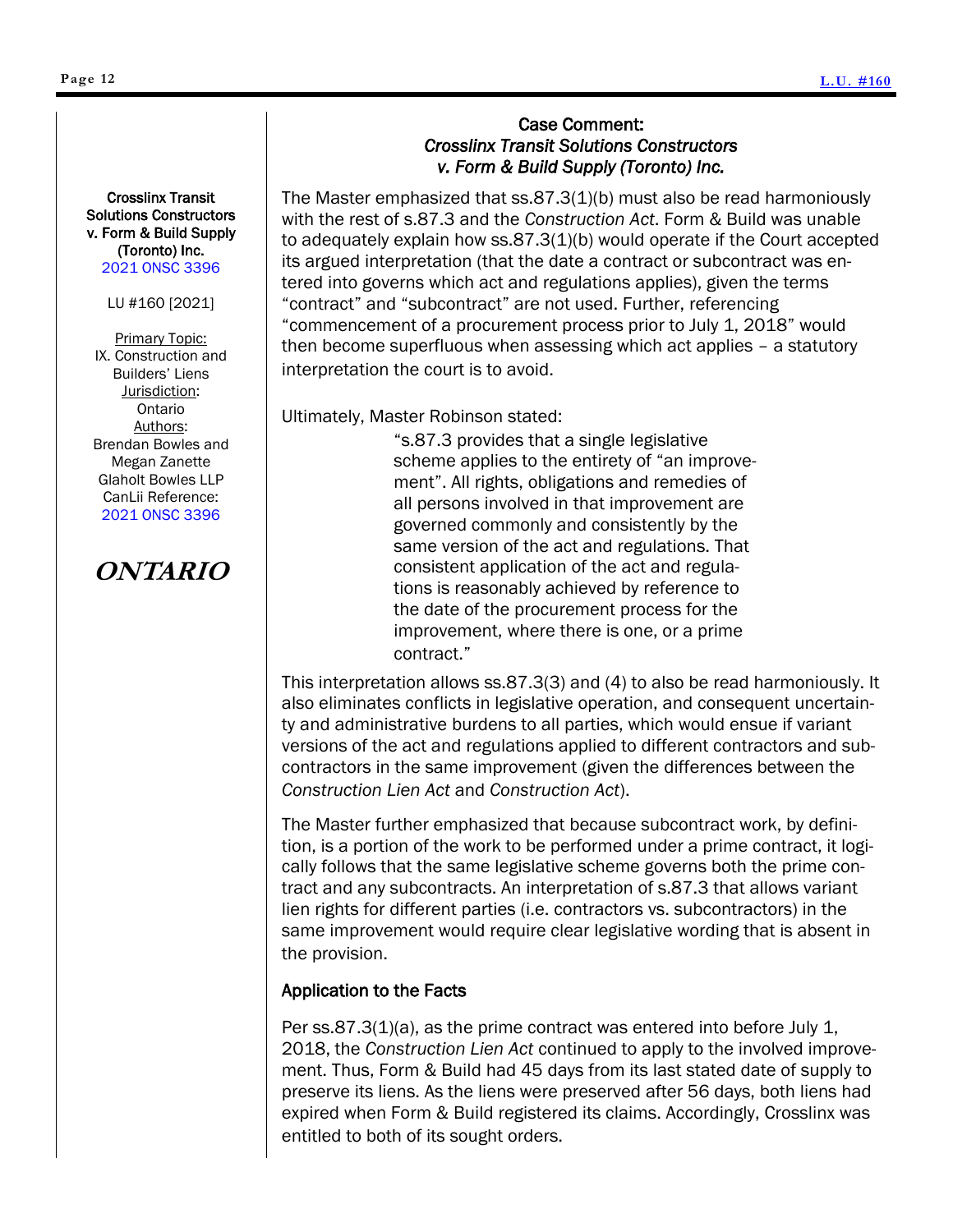#### Case Comment: *Crosslinx Transit Solutions Constructors v. Form & Build Supply (Toronto) Inc.*

#### **Conclusion**

The date a subcontract was entered into is not relevant in determining whether the current *Construction Act* or former *Construction Lien Act* applies to an improvement. The date the prime contract was entered into or procured determines which statutory regime applies to all liens in respect of the improvement. Given there are still a number of significant infrastructure projects in Ontario where the prime contract was procured prior to July 1, 2018, it remains vitally important for practitioners to be familiar with these transition provisions. The best counsel continues to be to apply the more conservative test if representing a lien claimant.

Crosslinx Transit Solutions Constructors v. Form & Build Supply (Toronto) Inc. [2021 ONSC 3396](https://www.canlii.org/en/on/onsc/doc/2021/2021onsc3396/2021onsc3396.html?resultIndex=2)

LU #160 [2021]

**Primary Topic:** IX. Construction and Builders' Liens Jurisdiction: Ontario Authors: Brendan Bowles and Megan Zanette Glaholt Bowles LLP CanLii Reference: [2021 ONSC 3396](https://www.canlii.org/en/on/onsc/doc/2021/2021onsc3396/2021onsc3396.html?resultIndex=2)

# **ONTARIO**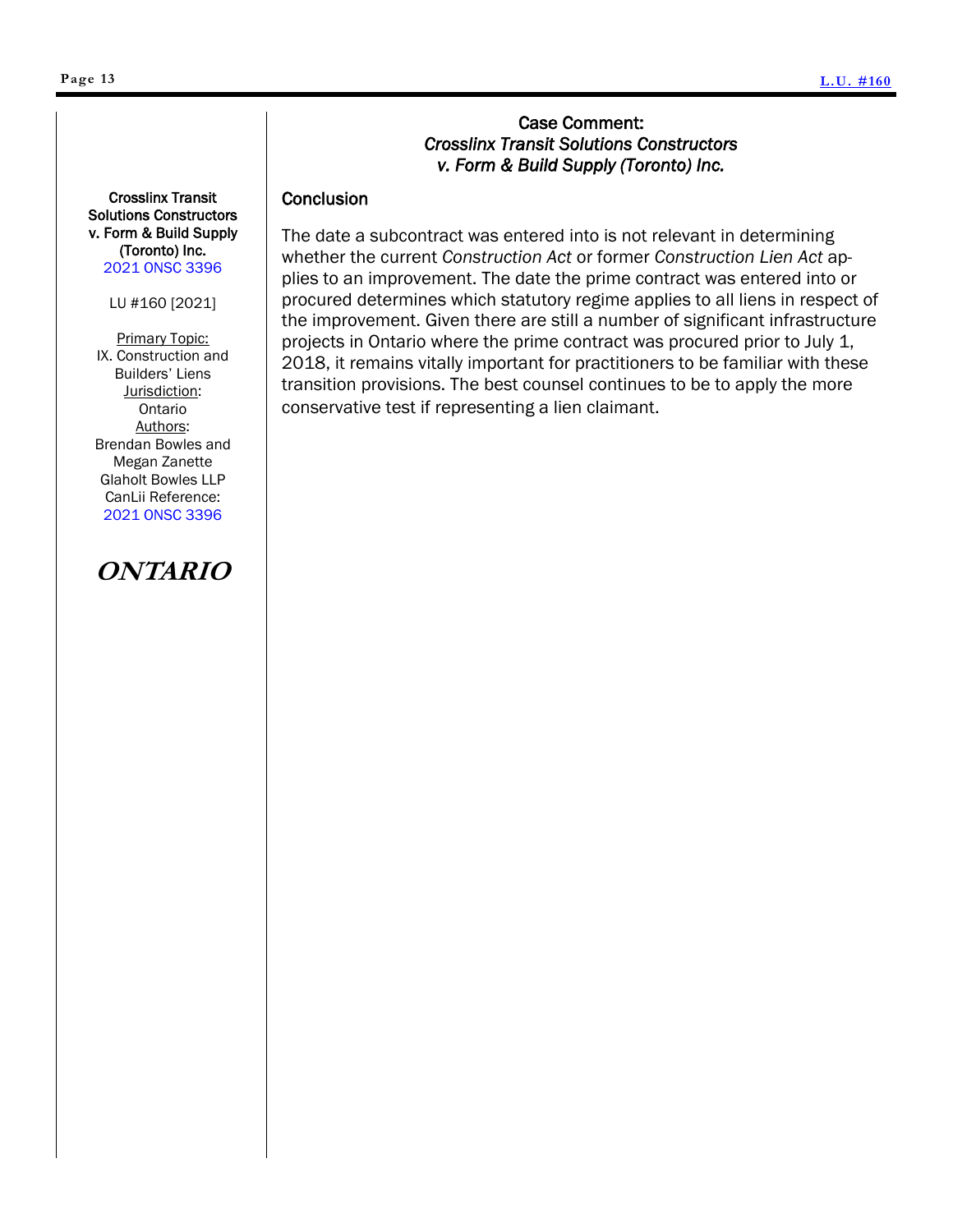#### <span id="page-13-0"></span>LU #160 [2021]

Primary Topic: III. Building Contract Jurisdiction: Ontario Authors: Julie Han, Jason J. Annibale, Tim Murphy, and Ahsan Mirza McMillan LLP

CanLii Reference: [2021 ONSC 3567](https://www.canlii.org/en/on/onsc/doc/2021/2021onsc3567/2021onsc3567.html?resultIndex=1)

## **ONTARIO**

### *Crosslinx v. Ontario Infrastructure*: Turns out the Pandemic is an Emergency…





Tim Murphy

On May 17, 2021, the public sector's hardline view of risk allocation in public-private partnership (P3) contracts suffered a serious setback with the release of the Ontario Superior Court of Justice's decision in *Crosslinx v. On*tario Infrastructure.<sup>1</sup> In his reasons, Justice Koehnen ruled that the private sector partners of the Eglinton Crosstown LRT Project were entitled to forward a relief claim under the Emergency provisions set out in the Project Agreement due to the impact of the COVID-19 pandemic on the Project's construction schedule.

Justice Koehnen's decision raises three important points parties should consider in assessing the contractual obligations in a P3 project:

- 1. While all parties to P3 contracts are sophisticated entities with independent legal advice, the words of the agreement need to be read with the project process in mind – namely, the "partnership" part of a P3 means that collaboration should play a role in addressing new issues and disputes.
- 2. Once-in-a-lifetime events like a global pandemic should not be seen as a "normal" risk allocated to a party through general risk language.
- 3. While the logic of deferring disputes until Substantial Completion may make sense for certain types of matters, deferring disputes about rights related to Substantial Completion itself should be dealt with as they arise.

Justice Koehnen's decision is presently under appeal. At least for the moment, however, private sector participants in the P3 market see the decision as a vindication of arguments they have been making for some time.

#### Background: The Case

On July 21, 2015, Crosslinx Transit Solutions General Partnership ("Project Co") and Ontario Infrastructure and Lands Corporation and Metrolinx (collectively, the "Authority") entered into a project agreement (the "Project

<sup>1</sup> 2021 ONSC 3567.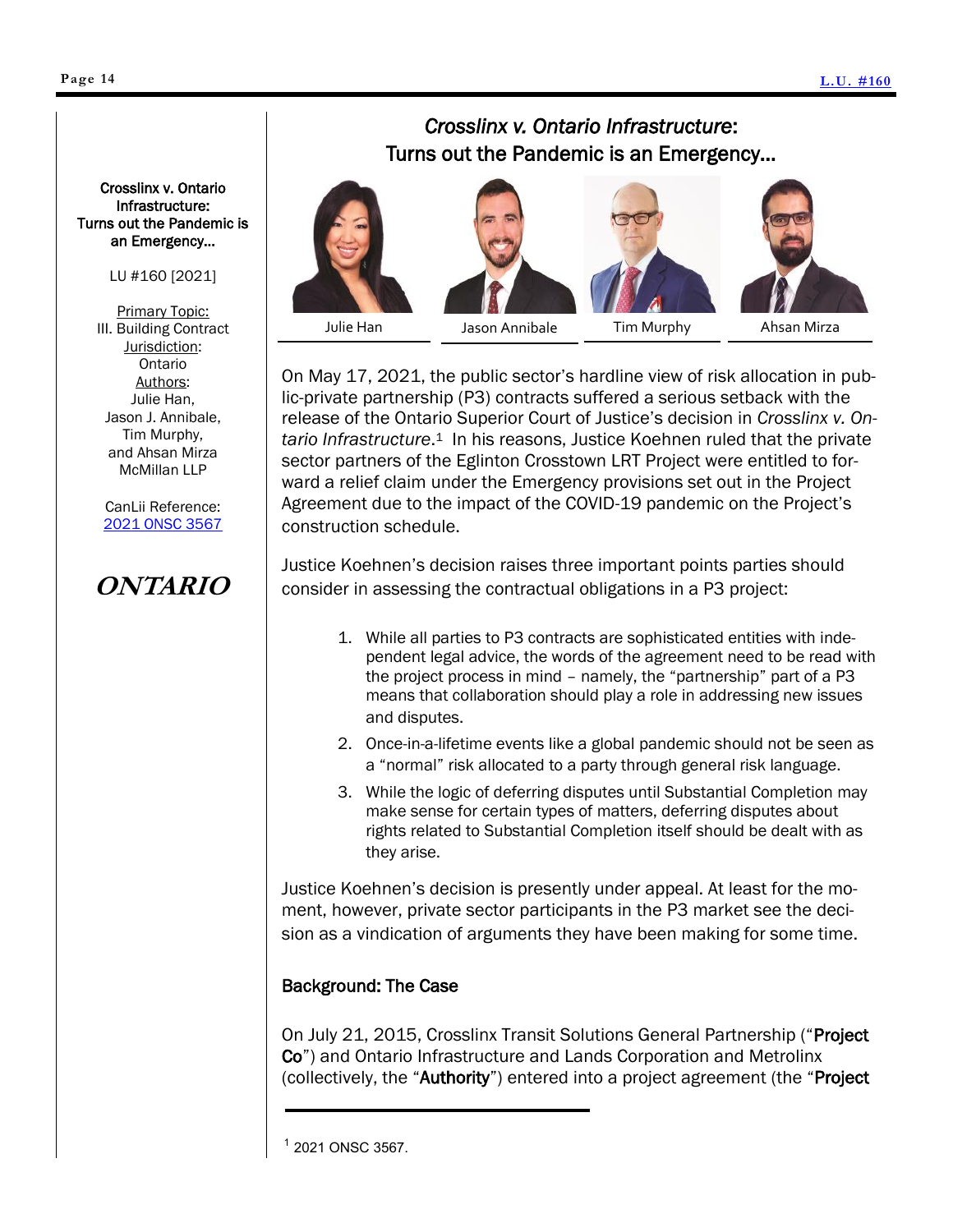Agreement") to design, build, finance, maintain and rehabilitate a new light rapid transit line known as the "Eglinton Crosstown LRT Project" (the "Project").<sup>2</sup> Project Co, together with its primary construction contractor, Crosslinx Transit Solutions Constructors (collectively, the "Project Parties"), essentially assumed the obligations under the Project Agreement for the design and construction of the Project on a fixed price and fixed schedule basis (subject to limited relief available under the Project Agreement).

In March 2020, the Province of Ontario declared a state of emergency under the *Emergency Management and Civil Protection Act<sup>3</sup>* as a result of the COVID-19 pandemic. In response, the Project Parties identified and proposed to the Authority a number of safety measures to mitigate the spread of the COVID-19 virus at the Project site. The Ontario Ministry of Labour subsequently issued health and safety protocols for construction sites (the "Construction Protocols"), many of which overlapped with the earlier proposals made by the Project Parties. The Project Parties implemented the Construction Protocols which inevitably caused delays to the Project, as none of these additional measures were contemplated in the original Project schedule.

The Project Parties sought schedule relief under the Project Agreement for the delays stemming from implementing COVID-19 safety measures (including the Construction Protocols). They accordingly requested that the Authority recognize the pandemic as an "Emergency" (as defined in the Project Agreement), and that it direct the Project Parties to implement the Construction Protocols as "additional or overriding procedures", which would permit the Project Parties to claim for a schedule extension under the Project Agreement's Variation procedure. The Authority denied the Project Parties' request for relief.

It is worthwhile to note why the Project Parties did not pursue what one might consider a more straightforward path of relief through a force majeure clause. There is a key difference between a standard force majeure clause as found in the CCDC form of construction contracts and that within the Project Agreement. The force majeure clause in the CCDC forms affords constructing parties schedule relief for a number of enumerated items and, by virtue of a basket clause, any cause beyond their control. However, the force majeure clause within the Project Agreement was limited to a finite list of events and with no basket clause. Like many project agree-

Crosslinx v. Ontario Infrastructure: Turns out the Pandemic is an Emergency… LU #160 [2021]

> Primary Topic: III. Building Contract Jurisdiction: Ontario Authors: Julie Han, Jason J. Annibale, Tim Murphy, and Ahsan Mirza McMillan LLP

CanLii Reference: [2021 ONSC 3567](https://www.canlii.org/en/on/onsc/doc/2021/2021onsc3567/2021onsc3567.html?resultIndex=1)

# **ONTARIO**

 $^{\rm 2}$  A redacted version of the Eglinton Crosstown LRT Project Agreement can be found at Infrastructure Ontario's website and can be accessed here: [https://www.infrastructureontario.ca/](https://www.infrastructureontario.ca/WorkArea/DownloadAsset.aspx?id=34359739088) [WorkArea/DownloadAsset.aspx?id=34359739088](https://www.infrastructureontario.ca/WorkArea/DownloadAsset.aspx?id=34359739088)

 $3$  RSO 1990, c. E.9.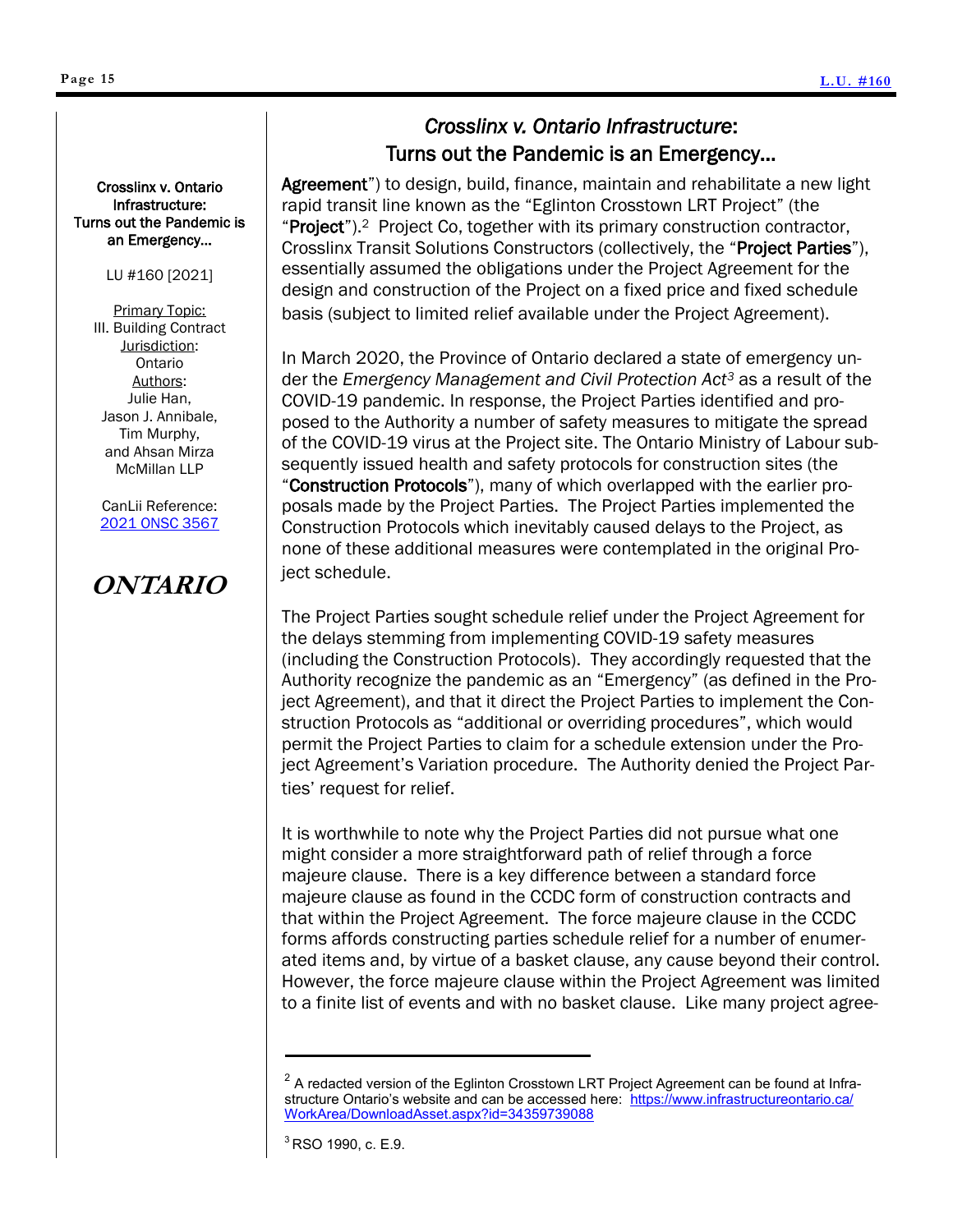ments in the pre-pandemic world, such list did not include pandemic or epidemic events, effectively barring Project Co from claiming schedule relief via the more straight forward force majeure claims process.

#### Entitlement to a Variation Claim

The heart of the Project Parties' claim was that the pandemic constituted an Emergency under the Project Agreement. As such, the additional safety measures (including the Construction Protocols) that the Project Parties implemented at the Project site were "additional or overriding procedures" for which schedule relief could be sought under the Variation procedure.<sup>4</sup>

The Authority did not dispute that the pandemic constituted an Emergency under the Project Agreement. However, the Authority argued that it did not *require* Project Co to comply with "additional or overriding procedures" which was essential to the Project Parties' entitlement for a Variation. As this element was missing, the Authority claimed that no Variation could be sought. The Authority also argued that the Construction Protocols were "Applicable Laws" (as defined in the Project Agreement) and the Project Parties are required to comply in all respects with such laws. Therefore, any direction that the Authority may have made requiring Project Co to comply with the Construction Protocols was simply a reiteration of Project Co's existing obligations under the Project Agreement.

The Court rejected the Authority's arguments and, on the facts, determined that

- i) the COVID-19 pandemic was an Emergency;
- ii) the Authority did require Project Co to comply with the Construction Protocols; and
- iii) such Construction Protocols were "additional or overriding procedures" and not Applicable Laws.

Accordingly, the Court held that the threshold for the Variation procedure was triggered, permitting the Project Parties to claim for an extension of the Substantial Completion Date.

The Court's decision rested partly on the finding that the Construction Protocols were not Applicable Laws. While not discussed in Justice Koehnen's reasons, the ultimate outcome of the case may not have differed even if the

<sup>1</sup> See Section 62.1 of the Project Agreement.

Crosslinx v. Ontario Infrastructure: Turns out the Pandemic is an Emergency…

LU #160 [2021]

Primary Topic: III. Building Contract Jurisdiction: Ontario Authors: Julie Han, Jason J. Annibale, Tim Murphy, and Ahsan Mirza McMillan LLP

CanLii Reference: [2021 ONSC 3567](https://www.canlii.org/en/on/onsc/doc/2021/2021onsc3567/2021onsc3567.html?resultIndex=1)

# **ONTARIO**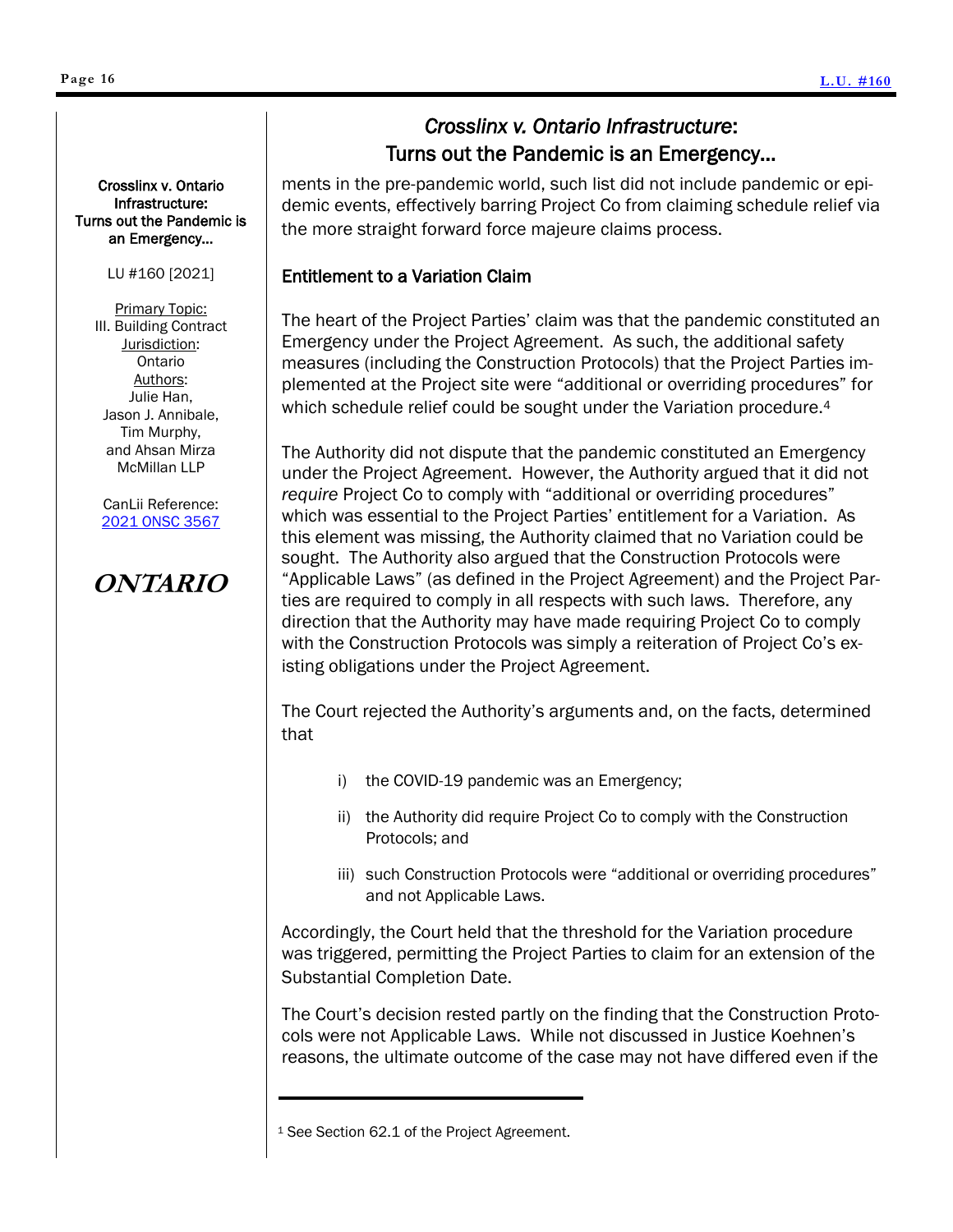#### Turns out the Pandemic is an Emergency…

LU #160 [2021]

Primary Topic: III. Building Contract Jurisdiction: Ontario Authors: Julie Han, Jason J. Annibale, Tim Murphy, and Ahsan Mirza McMillan LLP

CanLii Reference: [2021 ONSC 3567](https://www.canlii.org/en/on/onsc/doc/2021/2021onsc3567/2021onsc3567.html?resultIndex=1)

# **ONTARIO**

### *Crosslinx v. Ontario Infrastructure*: Turns out the Pandemic is an Emergency…

Construction Protocols were determined to be "Applicable Laws" as understood under the Project Agreement. While the Project Agreement requires Project Co to comply at all times with Applicable Laws, this assumption of risk does not preclude Project Co from claiming relief through other provisions of the Project Agreement, where new Applicable Laws or changes to Applicable Laws are a direct consequence of an underlying Emergency or supervening event.

### Who Takes Health and Safety Risks?

Justice Koehnen discussed at length the Authority's argument that the Project Agreement allocates all health and safety risk to the private partner including, by extension, any Emergency. In other words, schedule delays or cost overruns as a result of Project Co's compliance with health and safety laws are risks borne by the Project Parties. However, in rejecting the Authority's argument, His Honour noted that a narrow and "stark" reading of the Project Agreement's provisions was not reasonable; the entitlement to seek relief for delays and the interpretation of risk allocation between the parties must be read in light of the purpose of the contract. The broad definition of Emergency and the existence of mechanisms in the Project Agreement to allow extensions to the Substantial Completion Date as a result of Emergencies do not support the argument that the private partner is expected to take on all health and safety risk. In fact, the inclusion of these provisions and mechanisms to adjust project schedule and price as a result of an Emergency suggests that there are certain health and safety matters that are not intended to be passed fully to the private sector.

The Emergency provisions in Section 62 of the Project Agreement and its related defined terms are not unique to the Project; they appear in most, if not all, recent forms of project agreements involving Metrolinx and Infrastructure Ontario. Thus, the finite list of force majeure events in similar project agreements may not be so fixed after all. The definition of "Emergency" in the Project Agreement is broad and includes "any situation, event, occurrence or circumstances that constitutes or may constitute a hazard to or jeopardizes or may jeopardize or pose a threat to health and safety of any persons."<sup>5</sup> It is conceivable that other "force majeure-like" events could fall within this definition. It then stands to reason that upon the occurrence of an event that threatens health and safety, and under the right circumstances, the private partner can rely on the Emergency provisions to claim relief for schedule delays, notwithstanding that such event may not be an express "force majeure" event as set out in the project agreement.

<sup>5</sup> Section 1.178 of Schedule 1 (Definitions and Interpretation) to the Project Agreement.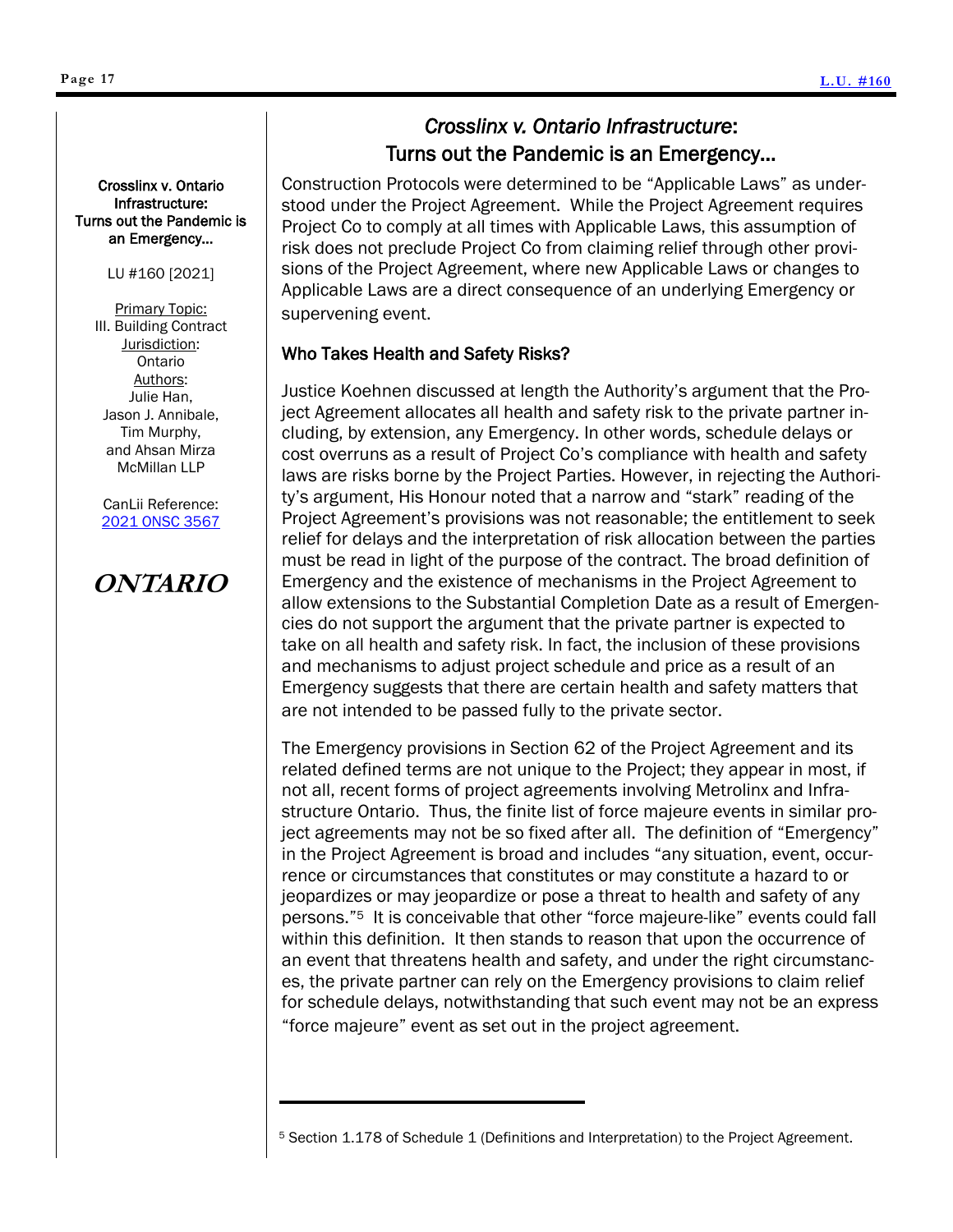Crosslinx v. Ontario Infrastructure: Turns out the Pandemic is an Emergency…

#### LU #160 [2021]

Primary Topic: III. Building Contract Jurisdiction: Ontario Authors: Julie Han, Jason J. Annibale, Tim Murphy, and Ahsan Mirza McMillan LLP

CanLii Reference: [2021 ONSC 3567](https://www.canlii.org/en/on/onsc/doc/2021/2021onsc3567/2021onsc3567.html?resultIndex=1)

### **ONTARIO**

Dispute Resolution Procedure: No Stay of Proceedings and Waiver of Privilege

The Authority had also brought a preliminary motion for a stay of proceedings, on two grounds:

- i) that the Project Agreement expressly provides for a postponement of all proceedings until Substantial Completion; and
- ii) that Project Parties failed to comply with preconditions prescribed in the Project Agreement's Dispute Resolution Procedure to advancing the application.

The motion for a stay was dismissed by the Court.

On the first argument, the Court pointed to other provisions of the Project Agreement which makes an exception to the general postponement of proceedings rule, in each case where a delay of claims would cause irreparable harm to one of the parties. The Court expressly noted that delaying a dispute related to schedule relief to the Substantial Completion Date would cause irreparable harm to the party claiming such relief.

In addition to the tangible adverse consequences identified in his decision (including payment of liquidated damages, loss of financing, termination of the contract, insolvency and loss of reputation), Justice Koehnen also noted that irreparable harm would come to Project Co through the loss of its contractual rights. In other words, postponing disputes about the Substantial Completion Date to Substantial Completion cuts across the very mechanisms within the Project Agreement that are intended to be used for schedule extensions. A dispute regarding the Substantial Completion Date may make achievement of Substantial Completion impossible before termination of the contract.<sup>6</sup> In such cases, the parties may be postponing a matter to a date that will never arrive – true irreparable harm.

In respect of its second argument, the Authority argued that the Project Parties were not entitled to advance the dispute to litigation proceedings because they failed to participate in the prescribed preceding step of negotiations with Senior Officers. In rejecting the Authority's argument for a stay, the Court noted that the Authority refused to attend a negotiation with Senior Officers until the Project Parties provided the Authority with detailed information, which the Authority claimed it required in order to adequately assess Project Co's claims. Moreover, the Court also considered evidence of an offer to settle that the Authority had made to Project Co. With such an

<sup>6</sup> All forms of project agreements in Ontario prescribe a "Longstop Date" – a date by which Substantial Completion must be achieved before the project company is in an event of default.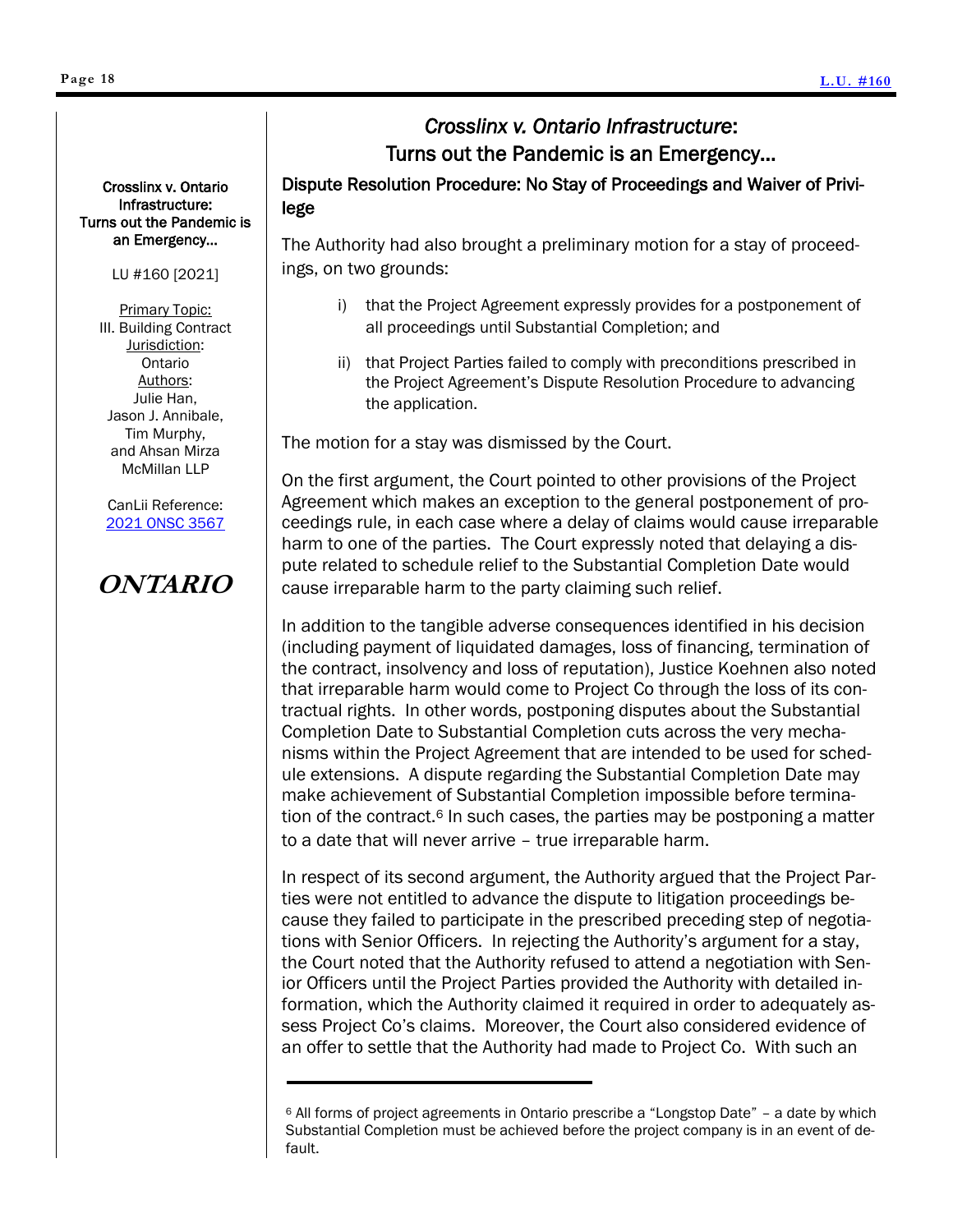Crosslinx v. Ontario Infrastructure: Turns out the Pandemic is an Emergency…

#### LU #160 [2021]

Primary Topic: III. Building Contract Jurisdiction: Ontario Authors: Julie Han, Jason J. Annibale, Tim Murphy, and Ahsan Mirza McMillan LLP

CanLii Reference: [2021 ONSC 3567](https://www.canlii.org/en/on/onsc/doc/2021/2021onsc3567/2021onsc3567.html?resultIndex=1)

# **ONTARIO**

offer to settle having been made, the Authority's position that it required additional information to consider Project Co's claims could not be accepted.

The Authority argued that the settlement offer was subject to settlement privilege and should not have been produced. While in the normal course such offers to settle are protected by a settlement privilege, implicit waiver of privilege is possible, rooted in the underlying principle of fairness and consistency. In this case, the Court held that the Authority, regardless of its intent, had implicitly waived such privilege by voluntarily putting its state of mind at issue: "By taking the position that they had inadequate information to proceed to Senior Officer discussions, the respondents put their state of mind at issue."<sup>7</sup> As such, Project Co was permitted to test the Authority's position of the sufficiency of the documents by admitting the offer to settle into evidence.

The Court also noted that excessive requests for document production could be used to create roadblocks to what ought to be a speedy advancement of the dispute under the Project Agreement. Justice Koehnen suggested that a preferable approach to document requests would be to ask the Independent Certifier to order further documentation or to argue before the Independent Certifier that the Project Parties' disclosed information was insufficient.<sup>8</sup>

<sup>7</sup> Supra Note 1 at 32.

<sup>8</sup> Under the Dispute Resolution Procedure, the dispute would have been determined by the Independent Certifier following unsuccessful resolution of the dispute by the Senior Officers.